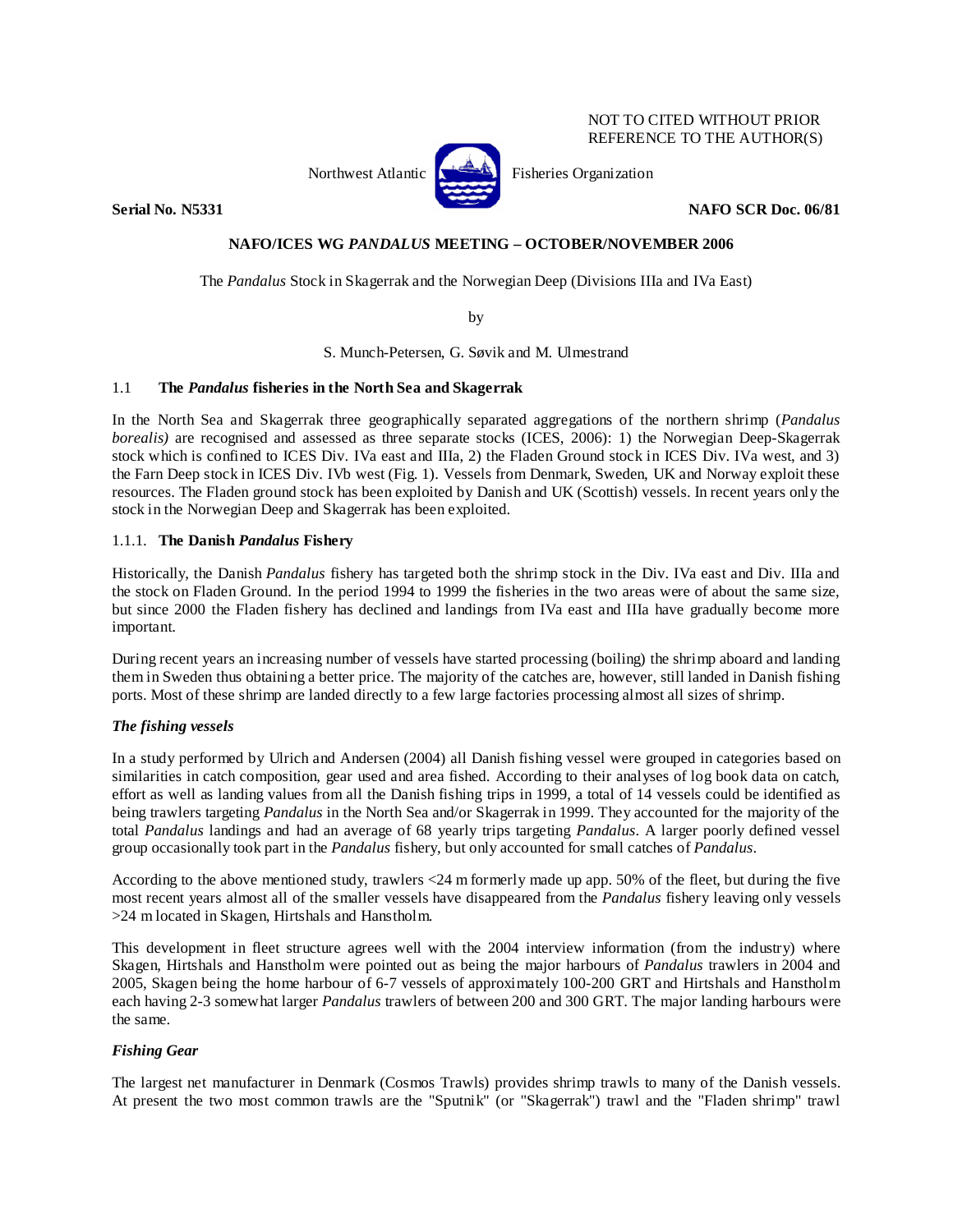differing mostly with respect to the height of their trawl opening. The Sputnik trawl has almost twice the height as that of the Fladen shrimp trawl but only a slightly larger width. The two trawls are chosen by turn depending on fishing area and time. The mesh size in the cod ends is almost exclusively 40 mm whole-mesh with a 70 mm square mesh window in the top panel.

Of particular interest is the information from this net manufactory that within the last 5-10 years almost all trawlers have been equipped with twin trawls. This change has allowed the individual vessels to increase the swept area (wing end to wing end) with approximately 50% without increased demands to the vessel's engine capacity and without any noticeably increase in fuel consumption.

## *The influence of twin trawls on fishing effort*

The official Danish log book record do not provide any information on single/twin trawl riggings, but based on the information in the section above a preliminary simple model for the development of true effort is suggested based on the following assumptions for the introduction of twin trawls in the Danish *Pandalus* fleet:

- a simple linear introduction pattern over a 10 year period starting in 1994
- a final (2003) introduction among the *Pandalus* trawlers of app. 72% (10/14)
- a 100% application to *Pandalus* fishing operations after purchase
- a resulting 50% increase in swept area and catch rates

Standardisation of effort (and subsequently LPUE) is carried out by the following conversion:

$$
Effort_{standardised}(t) = Effort_{nominal}(t) + (0.5 * Effort_{nominal}(t) * I_{factor}(t))
$$

where the introduction factor  $(I_{\text{factor}}) = 1/14, 2/14, \dots, 10/14$ , for t = 1994 to 2003

The resulting values for the standardised LPUEs are shown in Fig. 2 (Sect. 1.2.3) together with the trends for the unadjusted Danish, Swedish and Norwegian LPUEs, and the standardised Norwegian LPUEs. For assessment purposes the estimated total international LPUE is adjusted accordingly (Sect. 1.2.3).

### 1.1.2. **The Norwegian** *Pandalus* **Fishery** (SCR Doc. 06/62)

### 1.1.3. **The Swedish** *Pandalus* **Fishery**

In 2005, a total of about 70 trawlers reported landings of *Pandalus* in the Swedish log books. Of these, app. 50 landed more than 10 t *Pandalus* and can be considered specialised in this fishery.

The size of the vessels ranges between 11-34 m with an average of 21 m. GRT varies from 18 to 235, with an average of 103 GRT. The average engine effect is around 355 kW (92 kW-720 kW). The larger trawlers are normally fishing in the eastern and central part of Skagerrak. The smaller trawlers are mostly fishing in the Swedish coastal zone inside a 'trawling border' where special regulations apply for the use of trawls: Trawling is restricted to waters deeper than 60 m and there are special limits in the length of ground rope and in the size of the trawl and trawl doors. Furthermore, the trawls to be used inside this border must be equipped with a species selective Nordmøre grid of 19 mm bar space and an unblocked fish opening in the trawl roof. This has resulted in very clean landings from these trawls (99% *Pandalus*). The Nordmøre grid may also be used outside the trawling border as an alternative to the EU legislated 70 mm square mesh panel in shrimp trawls.

This particular *Pandalus* trawl with grid can be distinguished from other shrimp trawls in the log books since 1997. The effort of this gear has shown an increasing trend and, in 2005, constituted 24% (17 khrs) of total Swedish *Pandalus* effort (68 khrs). In Sweden the use of twin trawls in the *Pandalus* fishery is not yet common. In 2004, for instance, twin trawls accounted for only 4% of the Swedish *Pandalus* landings. Swedish *Pandalus* landings (1990- 2005) by trawl gear are given in Fig. 3.

There are two different Swedish markets for *Pandalus*, resulting in two different kinds of landings: a) higher value, larger sized shrimp sorted by a 10.5 mm sieve and boiled onboard before landed, and b) lower value smaller sized shrimp, sorted by 8.5 mm sieve, landed fresh and sold to the industry for further processing. Since the shrimp lose weight when boiled, these landings must be raised by a factor of 1.13 to obtain fresh weight for the landings statistics, see Sect. 1.2.1. Landings consist of app. equal proportions of boiled and fresh shrimp.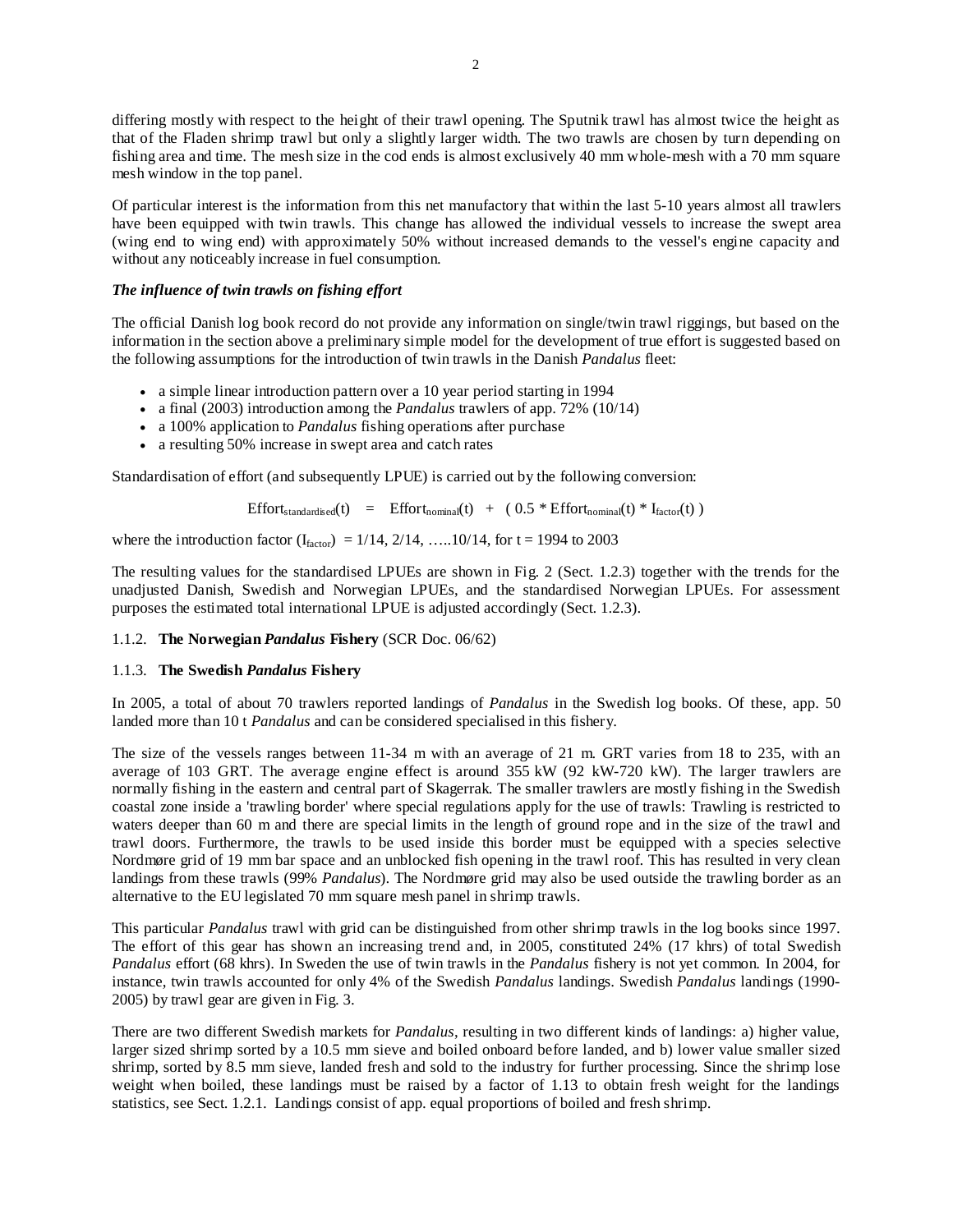The TACs are limiting the Swedish *Pandalus* fishery and in order to distribute landings over the year the fishers have voluntarily introduced rations per fisher per week. This has resulted in high-grading of the catch, i.e. discarding less valuable smaller *Pandalus* to increase the proportion of the more valuable boiled shrimp in the individual landings ration. The discard due to high grading of small *Pandalus* was in 2005 estimated to around 1500 t based on comparison of the length compositions in the Swedish and Danish landings (c.f. Table 2).

## 1.2. **Landings, Catch and Effort Data (IVa East and IIIa)**

## 1.2.1. **Landings**

Landings, as officially reported to ICES, are shown in Table 1 by area (Division IIIa and Sub-area IV). In Skagerrak the landings for 2005 decreased with app. 10% compared to 2004. Landings decreased in all three countries. In Subarea IV total landings have decreased the last two years due to a drastic decrease in the Danish Fladen Ground fishery. The combined total landings from IIIa and IV were app. 11% lower in 2005 than in 2004.

Table 2 presents the landings and estimated Swedish high-grading for the assessment unit Skagerrak and the Norwegian Deep, i.e. Div. IIIa and the eastern part of Div. IVa. The landings in 2005 were around 13 700 t, a decrease of around 1 600 t compared to landings in 2004.

Landings from Norway and Sweden (and to a very small extent from Denmark) consist of a fraction of larger shrimp that are boiled on board and a remaining portion of smaller shrimp landed fresh. Official landings and log book data from Norway and Sweden give landed weight as a mixture of raw and boiled shrimp, but these can be separated in Swedish sale slip data. The Swedish landings figures (Table 2) have been adjusted with the conversion factor of 1.13 to obtain fresh weight for the years where sufficient information is available. The amount added for the last eight years has ranged between 100 and 200 t. The Working Group has not corrected the Norwegian landings due to lack of information on the proportion of raw and boiled shrimp landed. However, for 2005 such data are available and indicate an underestimate of 440 t. The Norwegian 2005 landings (Table 2) have not been corrected, but more detailed landings data (including mode of conservation) just received from the Norwegian Fisheries Directorate will be used to adjust landings figures for 2000-2006 in next year's assessment.

## 1.2.2. **Discards**

Discard of shrimp may take place in two ways: 1) as discard of small (<15 mm CL), not marketable shrimp since the processing plants do not accept them, and 2) as a result of high-grading, i.e. discard of medium sized, less valuable shrimp to improve the economic return of quotas.

In Sweden, quota restrictions and the substantial price difference between large, boiled shrimp and medium sized fresh ones together with a voluntary system of weekly rations (different for medium and large shrimp) have resulted in high grading at sea by discarding the medium sized ones.

The amount of discards in this category in the Swedish fisheries was estimated to around 1 500 t in 2005 based on comparison of length distributions in Swedish and Danish landings. The estimation is shown in Fig. 4a and 4b. The annual Danish length distribution is scaled to fit the yearly Swedish length distribution (Fig. 4.a) for the larger *Pandalus* sizes based on the assumption that there is no discarding of the valuable larger size groups (right hand side of the curve), and that the fisheries are conducted on the same *Pandalus* grounds. The higher numbers in the Danish smaller size groups are then multiplied with the mean weight of each size group, and the sum is considered as the weight of the Swedish discarding due to high grading (Fig. 4.b). Estimations based on such Swedish high grading are shown for the last four years in Table 2.

A Swedish onboard discard sampling project has been carried out for a few *Pandalus* trips during 2004 and 2005 and shows even higher estimates of discards (>2 500 t) but these are considered to be based on too few samples to be included in assessments.

The difference between the Swedish trend in LPUE in recent years compared to the Danish and Norwegian trends (Fig. 2) might be explained by the Swedish high grading, which does not occur in the Danish and Norwegian fisheries.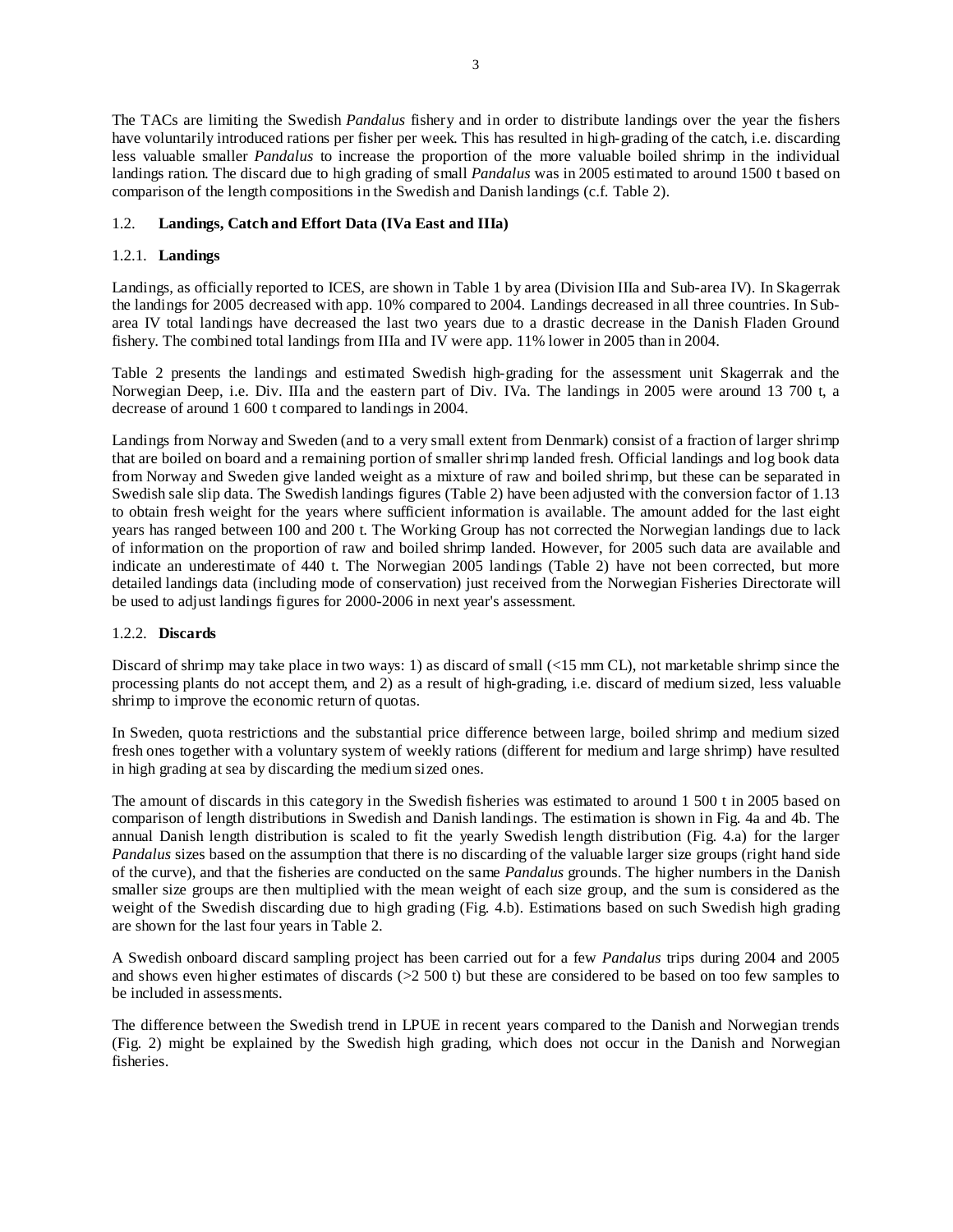### 1.2.3. **Effort and LPUE**

Annual national figures for effort and landings per unit of effort (LPUE) are shown in Table 3 and Fig. 2. As Norwegian vessels <11 m are not required to deliver log books, total Norwegian effort have been estimated from total official landings and LPUE data from log book records. The Danish and Norwegian LPUE have shown an increasing trend from 2001 to 2004, but decreased in 2005. The Swedish LPUE remained at the same level from 2002 to 2004, possibly due to the discarding practices described above, but similar to the other two LPUE indices also shows a slight decrease in 2005.

The effect of technological creeping in the Danish *Pandalus* fishery (Sect.1.1.1) on Danish LPUE figures has been considered, and 'adjusted' LPUE indices are shown in Fig. 2. The Swedish shrimp trawls are still mainly single trawls. The quantitative information on the development of the Norwegian shrimp gear in Div. IIIa and IVa east is incomplete and can not be used for standardising the Norwegian LPUE. The Norwegian LPUE indices have, however, been standardised according to area, month and vessel for the years 2000-2006. At present the resolution of the Danish log book data as well as lack of data on technological development of gear, prevents GLM standardisation.

In order to obtain the same effort unit for all three countries, i.e. 'fishing hours', the Danish unit 'fishing days' was converted to 'hours' on basis of functional regressions between Danish-Norwegian and Danish-Swedish LPUE. These two regression coefficients were averaged to get Danish kg/hr as well as the total Danish effort in hours (unit = 1 000 hours), see Table 3. The missing Norwegian data from 1984-85 were estimated by functional regression Norway-Sweden and the factor 1.12 applied. The estimated time series of total international effort (Khrs) and LPUE (Kg/hr) are shown in Table 4 and Fig. 5. As the Swedish LPUE may be underestimated due to highgrading (cf. Sect. 1.2.2) the converted Danish effort may also be slightly underestimated and the corresponding LPUEs overestimated.

### 1.3. **Biological Sampling of Landings**

#### 1.3.1. **Sampling Frequency, Intensity**

Information on the size and subsequently age distribution of the landings are obtained by sampling the landings. The biological samples also provide information on sex distribution and maturity.

National sampling effort is presented in Table 5. The overall sampling level 2005 was around 9 kg per 1 000 t landed or 1 700 specimens. Variations in the intensity between countries and seasons indicate that improvements could be made.

#### 1.3.2. **Landings in Numbers-at-age**

The length data are pooled by quarter, and these national quarterly length distributions have then been partitioned into age compositions by the Bhattacharya method (software: FISAT). As in previous years the mean lengths by age group are used as a check of the consistency of the estimates. Due to lack of Norwegian length data for 2003 and 2004, the Norwegian total landings for those years were age distributed according to the combined Danish and Swedish age data.

Table 6 gives the "catch-at-age" data. Catches are dominated by shrimp of ages 1 and 2. The numbers of age 3 and older are likely to be underestimates, due to the way the Bhattacharya method operates. In general, the WG doubts the reliability of separation of the older age groups, i.e. those  $>$  = age 3.

### 1.3.3. **Mean Weights-at-age**

Weights-at-age for the Danish catches were derived from the length samples of the catches, where the weights of the measured shrimp in each sample are recorded by length group. The corresponding Norwegian and Swedish weightsat-age figures are based on quarterly length-weight relationships obtained from the Swedish length samples in which all shrimp are weighted individually. The mean weights-at-age in the catch is given in Table 7. In some years there were no recorded 0-group shrimp in the catches, then averages for the other years were used. The same procedure was applied for the +group  $(+gp)$  in 2005.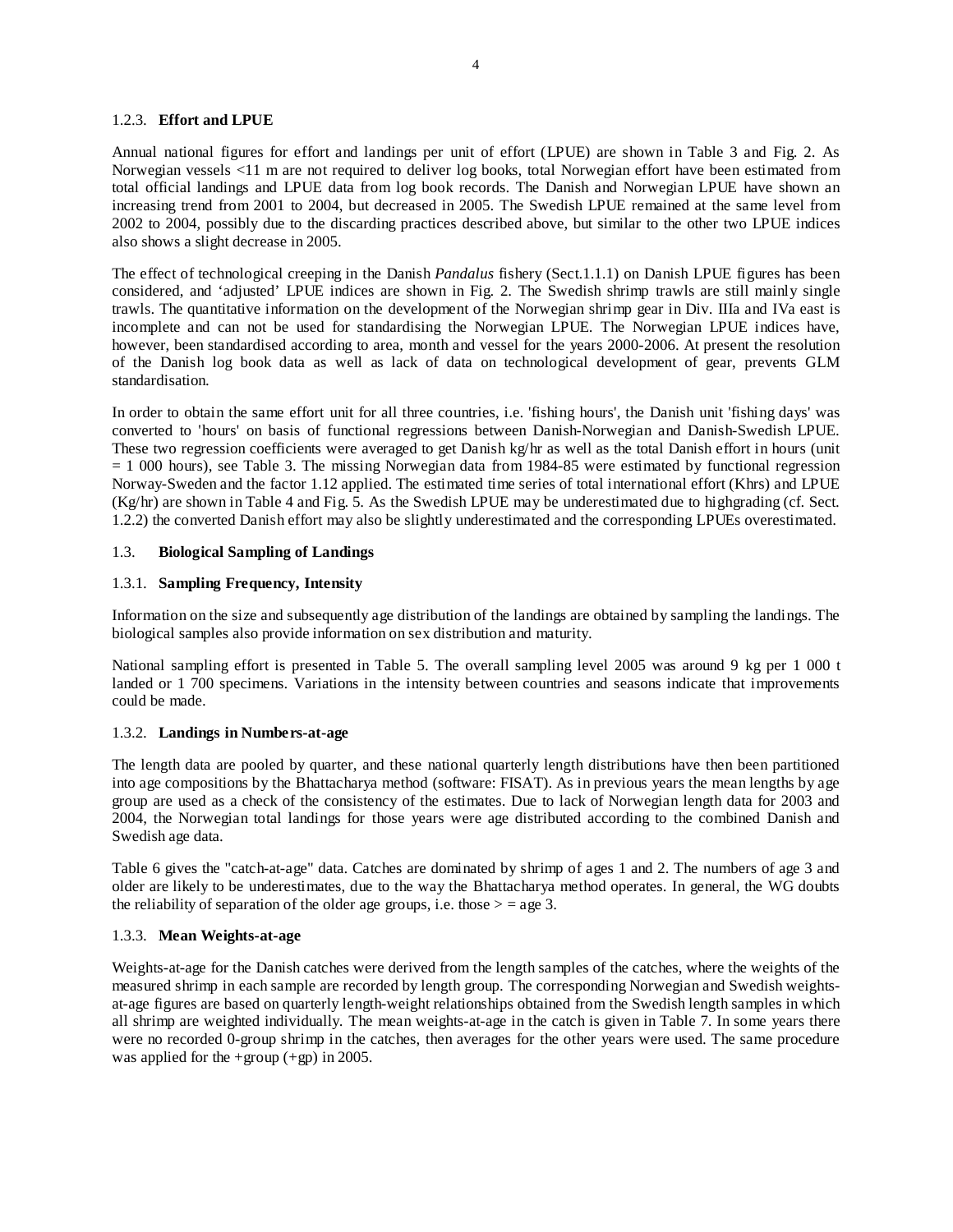## 1.4. **Trawl Survey Data** (SCR Doc. 06/82)

### 1.5. **Assessment of the** *Pandalus* **stock in Divisons IIIa and IVa East.**

### 1.5.1. **State of Stock in 2006 and 2007**

This year's assessment of the current state of stock is based on evaluation of LPUE from the fishery 1984-2006 and can be found in the 2006 WG report.

## 1.5.2. **Biological Reference Points**

The view of the WG is that, the data on the stock-recruitment relationship, from previous assessments, did not support establishment of a SSB reference value for this *Pandalus* stock based on this relationship (ICES, 2003). In 1998 ICES (ACFM, 1998) pointed out that there was not basis for establishment of a *Blim* on basis of the available S-R data. Considering the major impact from predation, such a poor relationship is likely.

According to previous assessments, predation accounts for at least twice as much removal from the *Pandalus* stock compared to fishery removals from1985-2002. Such dynamics also render it problematic to establish a reference value for F (or Y/B), at least if the relative magnitudes of *F* and *M* (predation) are independent of stock size.

Following the current NAFO definition (SCS Doc. 04/12), 30% *Bmsy* could be used as a limit reference point (*Blim*).

## 2. **The By-catch in the** *Pandalus* **Fisheries in the Subarea IV and Division IIIa**

 In recent years there has been increasing focus on (mixed) fisheries with by-catches of species from stocks subject to recovery plans or under special surveillance. The fisheries for *Pandalus* in the North Sea area cannot be classified as mixed fisheries as for instance some of the fisheries for *Nephrops*. The current by-catch regulations in force for the gears used in the fisheries for *Pandalus* restrict the amounts of by-catch. Nevertheless several valuable fish species, e.g. cod, witch flounder and anglerfish, are landed as by-catch. The WGPAND has since the 1980s regularly compiled and presented relevant information on by-catch in the WG reports.

Tables 8 A - G give for the recent 3 years the available Danish, Norwegian and Swedish data on by-catch of the main species in the *Pandalus* fisheries landed for h.c. In the some years quantities of Norway pout and Blue whiting have also been recorded. For all 3 countries the data are from log book records and are only recorded landings, i.e. not the discarded by-catch. Both the Danish and Swedish log book records cover nearly all the recorded *Pandalus*  landings.

Tables 8 A - G also give cod percentage of *Pandalus* landings. It is believed that this is a better estimator than % of total catch, since log-book recordings probably not always are consistent in recordings of e.g. Norway pout and/or Blue whiting. Note that for Skagerrak the percentages of landed total h.c. by-catch are similar for all 3 countries (excluding trawls with selective grids). Rough estimates give magnitudes of around 500 t of cod landed annually from the *Pandalus* fisheries in this area. Note that trawls equipped with a selective grid, judging from the logbook records of landings by this gear type, seem to be very efficient in reducing by-catch, see Table 8 C.

## 3. **A Short Note on the** *Pandalus* **Stocks on Fladen Ground (Division IVa) and Farn Deep (Division IVb)**

## 3.1. **The Development in the Fishery for** *Pandalus* **on Fladen Ground**

This stock was not included in the terms of reference received by the WG from ACFM. However, a short description of the fishery is given, as a shrimp fishery may be conducted in this area in the future. The landings from the Fladen Ground are recorded since 1972. Since 1991 total landings have fluctuated between none in 2006 to more than 5 000 t (Table 9). The Danish fleet accounts for the majority of landings while the Scottish fleet stands for a minor part. The fishery has taken place mainly during the first half of the year, with the highest activity in the second quarter. Table 10 shows the effort and LPUE.

Since 1999 total Fladen landings have declined continuously, and since 2004 the Fladen Ground fishery was practically non-existing with total recorded landings of less than 25 t. Interview information from the fishing industry obtained in 2004 gives the explanation that this decline is caused by low shrimp abundance, low prices on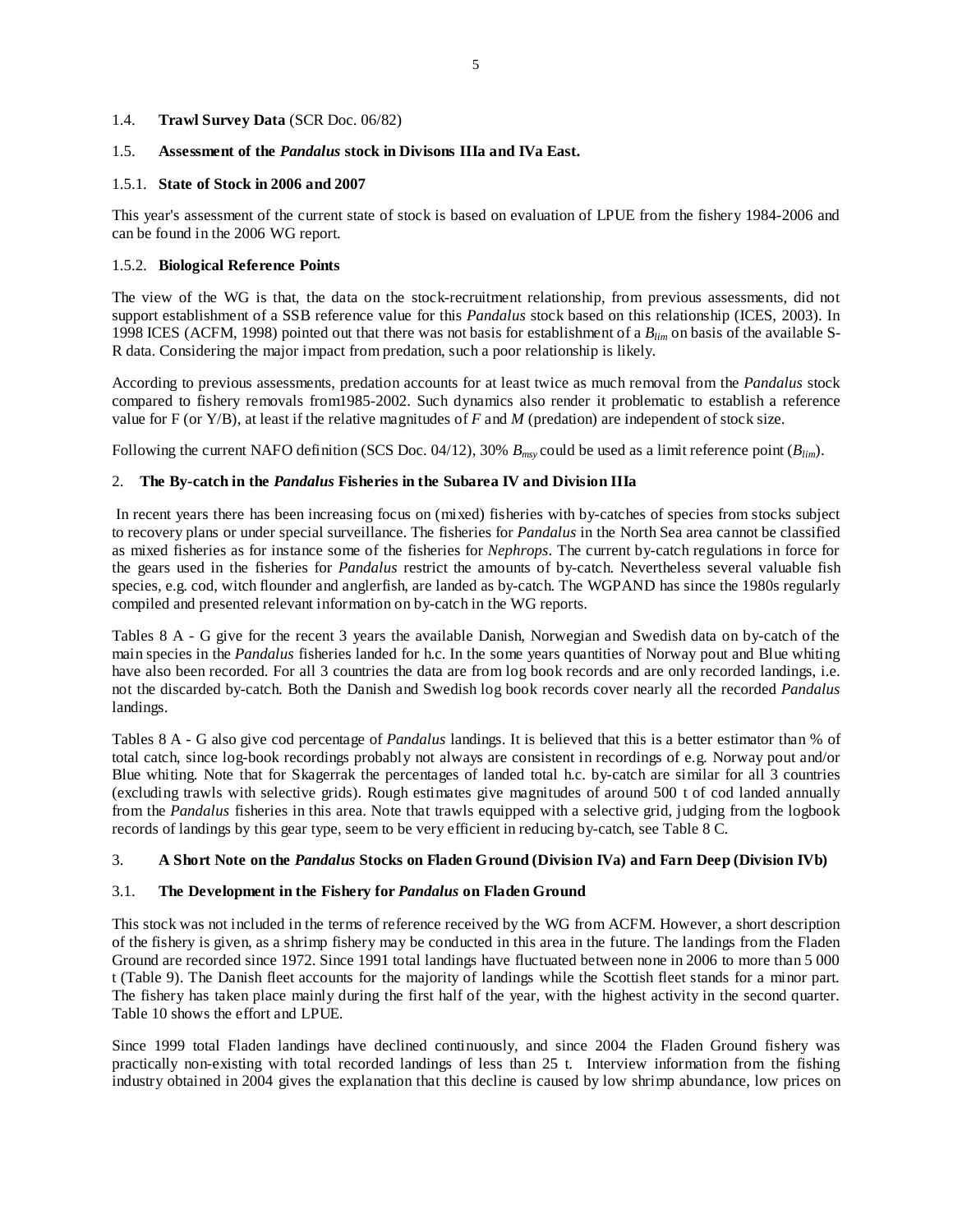small shrimp characteristic for the Fladen Ground and high fuel prices. This stock has not been surveyed for several years, and the decline in this fishery may reflect a decline in the stock.

## 3.2. **The** *Pandalus* **Stock in the Farn Deep (Division IVb)**

The WG has not provided advice on this small stock because no catches have been recorded since 1998. Since 1991, only UK vessels have fished *Pandalus* in the Farn Deeps. Total landings fell from 500 t in 1988 to none in 1993. In 1995 and 1996 again about 100 t were reported. In the past 10 years the *Pandalus* fishery in Farn Deeps has been negligible (ICES, 2005).

|            |               |                                                 |              |       | Table 1. Nominal landings (tonnes) of <i>Pandalus borealis</i> in ICES Division IIIa |        |        |                  |                  |       |
|------------|---------------|-------------------------------------------------|--------------|-------|--------------------------------------------------------------------------------------|--------|--------|------------------|------------------|-------|
|            |               |                                                 |              |       | and subarea IV as officially reported to ICES.                                       |        |        |                  |                  |       |
|            | Division IIIa |                                                 |              |       | Sub-area IV                                                                          |        |        |                  |                  |       |
| Year       | Denmark       | Norway                                          | Sweden<br>** | Total | Denmark                                                                              | Norway | Sweden | UK               | UK               | Total |
|            |               |                                                 |              |       |                                                                                      |        |        | $(Engl.)^*$      | $(Scotl.)^*$     |       |
| 1970       | 757           | 982                                             | 2740         | 4479  | 3460                                                                                 | 1107   |        | 14               | 100              | 4681  |
| 1971       | 834           | 1392                                            | 2906         | 5132  | 3572                                                                                 | 1265   |        |                  | 438              | 5275  |
| 1972       | 773           | 1123                                            | 2524         | 4420  | 2448                                                                                 | 1216   |        | 692              | 187              | 4543  |
| 1973       | 716           | 1415                                            | 2130         | 4261  | 196                                                                                  | 931    |        | 1021             | 163              | 2311  |
| 1974       | 475           | 1186                                            | 2003         | 3664  | 337                                                                                  | 767    |        | 50               | 432              | 1586  |
| 1975       | 743           | 1463                                            | 1740         | 3946  | 1392                                                                                 | 604    | 261    |                  | 525              | 2782  |
| 1976       | 865           | 2541                                            | 2212         | 5618  | 1861                                                                                 | 1051   | 136    | 186              | 2006             | 5240  |
| 1977       | 763           | 2167                                            | 1895         | 4825  | 782                                                                                  | 960    | 124    | 265              | 1723             | 3854  |
| 1978       | 757           | 1841                                            | 1529         | 4127  | 1592                                                                                 | 692    | 78     | 98               | 2044             | 4504  |
| 1979       | 973           | 2489                                            | 1752         | 5214  | 962                                                                                  | 594    | 34     | 238              | 309              | 2137  |
| 1980       | 1679          | 3498                                            | 2121         | 7298  | 1273                                                                                 | 1140   | 38     | 203              | 406              | 3060  |
| 1981       | 2593          | 3753                                            | 2210         | 8556  | 719                                                                                  | 1435   | 31     | $\,1$            | 341              | 2527  |
| 1982       | 2985          | 3877                                            | 1421         | 8283  | 1069                                                                                 | 1545   | 92     |                  | 354              | 3060  |
| 1983       | 1571          | 3722                                            | 988          | 6281  | 5724                                                                                 | 1657   | 112    | 65               | 1836             | 9394  |
| 1984       | 1717          | 3509                                            | 933          | 6159  | 4638                                                                                 | 1274   | 120    | 277              | 25               | 6334  |
| 1985       | 4105          | 4772                                            | 1474         | 10351 | 4582                                                                                 | 1785   | 128    | 415              | 1347             | 8257  |
| 1986       | 4102          | 4811                                            | 1357         | 10270 | 4288                                                                                 | 1681   | 157    | 458              | 358              | 6942  |
| 1987       | 3466          | 5198                                            | 1085         | 9749  | 9642                                                                                 | 3145   | 252    | 526              | 774              | 14339 |
| 1988       | 2246          | 3047                                            | 1075         | 6368  | 2656                                                                                 | 4614   | 220    | 489              | 109              | 8107  |
| 1989       | 2527          | 3156                                            | 1304         | 6987  | 3298                                                                                 | 3418   | 122    | 364              | 579              | 7802  |
| 1990       | 2277          | 3006                                            | 1471         | 6754  | 2080                                                                                 | 3146   | 137    | 305              | 365              | 6084  |
| 1991       | 3258          | 3441                                            | 1747         | 8446  | 747                                                                                  | 2715   | 161    | 130              | 54               | 3807  |
| 1992       | 3293          | 4257                                            | 2057         | 9607  | 1880                                                                                 | 2945   | 147    | 69               | 116              | 5157  |
| 1993       | 2451          | 4089                                            | 2133         | 8673  | 1985                                                                                 | 3449   | 167    | 29               | 516              | 6146  |
| 1994       | 2001          | 4388                                            | 2553         | 8942  | 1362                                                                                 | 2426   | 176    | 41               | 35               | 4040  |
| 1995       | 2421          | 5181                                            | 2512         | 10114 | 4698                                                                                 | 2879   | 166    | 217              | 1324             | 9284  |
| 1996       | 3664          | 5143                                            | 1985         | 10792 | 4063                                                                                 | 2772   | 82     | 97               | 1899             | 8913  |
| 1997       | 3617          | 5460                                            | 2281         | 11358 | 3314                                                                                 | 3112   | 316    | 52               | 365              | 7159  |
| 1998       | 2933          | 6519                                            | 2086         | 11538 | 3297                                                                                 | 3092   | 187    | 55               | 1364             | 7995  |
| 1999       | 1398          | 3987                                            | 2114         | 7499  | 1679                                                                                 | 2761   | 182    | 46               | 479              | 5147  |
| 2000       | 1898          | 3556                                            | 1890         | 7344  | 1956                                                                                 | 2562   | 184    |                  | 378              | 5080  |
| 2001       | 1186          | 2959                                            | 1958         | 6103  | 2030                                                                                 | 3952   | 154    |                  | 465              | 6601  |
| 2002       | 1967          | 3709                                            | 2044         | 7720  | 1647                                                                                 | 3622   | 143    |                  | 70               | 5482  |
| 2003       | 2612          | 3736                                            | 2098         | 8446  | 1631                                                                                 | 3979   | 144    |                  |                  | 5754  |
| 2004       | 3044          | 4638                                            | 2152         | 9834  | 884                                                                                  | 4364   | 147    | $\boldsymbol{0}$ | $\boldsymbol{0}$ | 5391  |
| 2005       | 2485          | 4419                                            | 1996         | 8900  | 477                                                                                  | 4087   | 148    | $\boldsymbol{0}$ | $\boldsymbol{0}$ | 4712  |
| *          |               | Includes small amounts of other Pandalid shrimp |              |       |                                                                                      |        |        |                  |                  |       |
| $\ast\ast$ |               | 1970 to 1974 includes subarea IV.               |              |       |                                                                                      |        |        |                  |                  |       |
|            |               |                                                 |              |       | Total 1988 - 1990 includes 19, 21 and 51 t. by the Netherlands                       |        |        |                  |                  |       |
|            |               | 2005 figures are preliminary.                   |              |       |                                                                                      |        |        |                  |                  |       |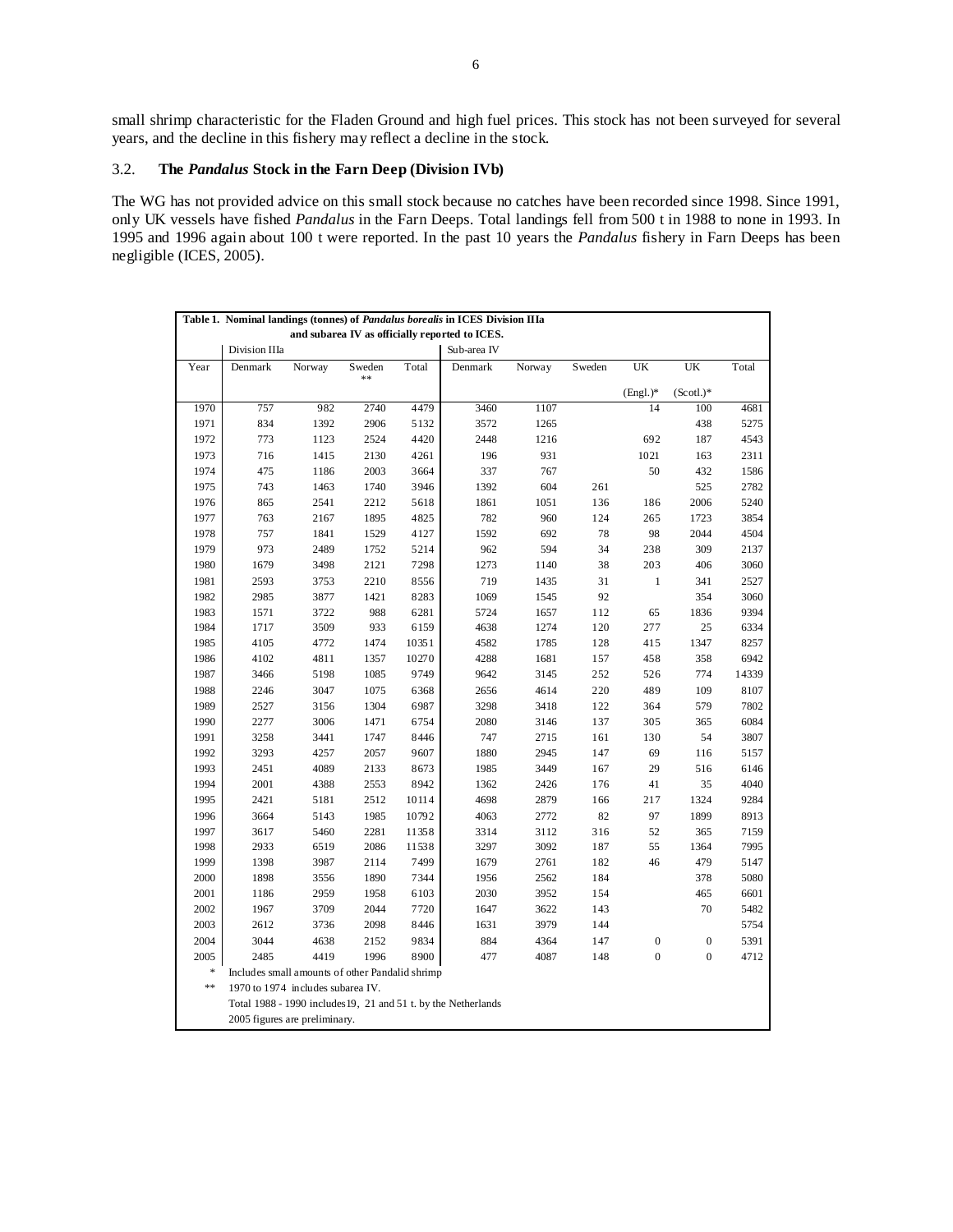| Table 2. |                                                                            | Pandalus landings from divisions IIIa (Skagerrak) and IVa (eastern part)<br>as estimated by the Working Group.*) |        |                       |                     |            |       |  |  |  |  |  |  |
|----------|----------------------------------------------------------------------------|------------------------------------------------------------------------------------------------------------------|--------|-----------------------|---------------------|------------|-------|--|--|--|--|--|--|
|          |                                                                            |                                                                                                                  |        |                       |                     |            |       |  |  |  |  |  |  |
|          |                                                                            |                                                                                                                  |        |                       | <b>Estimated Sw</b> |            |       |  |  |  |  |  |  |
| Year     | Denmark                                                                    | Norway                                                                                                           | Sweden | <b>Total landings</b> | high-grading        | Agreed TAC | Catch |  |  |  |  |  |  |
| 1970     | 1102                                                                       | 1729                                                                                                             | 2742   | 5573                  |                     |            |       |  |  |  |  |  |  |
| 1971     | 1190                                                                       | 2486                                                                                                             | 2906   | 6582                  |                     |            |       |  |  |  |  |  |  |
| 1972     | 1017                                                                       | 2477                                                                                                             | 2524   | 6018                  |                     |            |       |  |  |  |  |  |  |
| 1973     | 755                                                                        | 2333                                                                                                             | 2130   | 5218                  |                     |            |       |  |  |  |  |  |  |
| 1974     | 530                                                                        | 1809                                                                                                             | 2003   | 4342                  |                     |            |       |  |  |  |  |  |  |
| 1975     | 817                                                                        | 2339                                                                                                             | 2003   | 5159                  |                     |            |       |  |  |  |  |  |  |
| 1976     | 1204                                                                       | 3348                                                                                                             | 2529   | 7081                  |                     |            |       |  |  |  |  |  |  |
| 1977     | 1120                                                                       | 3004                                                                                                             | 2019   | 6143                  |                     |            |       |  |  |  |  |  |  |
| 1978     | 1459                                                                       | 2440                                                                                                             | 1609   | 5508                  |                     |            |       |  |  |  |  |  |  |
| 1979     | 1062                                                                       | 3040                                                                                                             | 1787   | 5889                  |                     |            |       |  |  |  |  |  |  |
| 1980     | 1678                                                                       | 4562                                                                                                             | 2159   | 8399                  |                     |            |       |  |  |  |  |  |  |
| 1981     | 2593                                                                       | 5183                                                                                                             | 2241   | 10017                 |                     |            |       |  |  |  |  |  |  |
| 1982     | 3766                                                                       | 5042                                                                                                             | 1450   | 10258                 |                     |            |       |  |  |  |  |  |  |
| 1983     | 1567                                                                       | 5361                                                                                                             | 1136   | 8064                  |                     |            |       |  |  |  |  |  |  |
| 1984     | 1800                                                                       | 4783                                                                                                             | 1022   | 7605                  |                     |            |       |  |  |  |  |  |  |
| 1985     | 4498                                                                       | 6646                                                                                                             | 1571   | 12715                 |                     |            |       |  |  |  |  |  |  |
| 1986     | 4866                                                                       | 6490                                                                                                             | 1463   | 12819                 |                     |            |       |  |  |  |  |  |  |
| 1987     | 4488                                                                       | 8343                                                                                                             | 1322   | 14153                 |                     |            |       |  |  |  |  |  |  |
| 1988     | 3240                                                                       | 7661                                                                                                             | 1278   | 12179                 |                     |            |       |  |  |  |  |  |  |
| 1989     | 3242                                                                       | 6411                                                                                                             | 1433   | 11086                 |                     |            |       |  |  |  |  |  |  |
| 1990     | 2479                                                                       | 6108                                                                                                             | 1608   | 10195                 |                     |            |       |  |  |  |  |  |  |
| 1991     | 3583                                                                       | 6119                                                                                                             | 1908   | 11610                 |                     |            |       |  |  |  |  |  |  |
| 1992     | 3725                                                                       | 7136                                                                                                             | 2154   | 13015                 |                     | 15000      |       |  |  |  |  |  |  |
| 1993     | 2915                                                                       | 7371                                                                                                             | 2300   | 12586                 |                     | 15000      |       |  |  |  |  |  |  |
| 1994     | 2134                                                                       | 6813                                                                                                             | 2601   | 11548                 |                     | 18000      |       |  |  |  |  |  |  |
| 1995     | 2460                                                                       | 8095                                                                                                             | 2882   | 13437                 |                     | 16000      |       |  |  |  |  |  |  |
| 1996     | 3868                                                                       | 7878                                                                                                             | 2371   | 14117                 |                     | 15000      |       |  |  |  |  |  |  |
| 1997     | 3909                                                                       | 8565                                                                                                             | 2597   | 15071                 |                     | 15000      |       |  |  |  |  |  |  |
| 1998     | 3330                                                                       | 9606                                                                                                             | 2469   | 15406                 |                     | 18800      |       |  |  |  |  |  |  |
| 1999     | 2072                                                                       | 6739                                                                                                             | 2445   | 11256                 |                     | 18800      |       |  |  |  |  |  |  |
| 2000     | 2371                                                                       | 6118                                                                                                             | 2225   | 10714                 |                     | 13000      |       |  |  |  |  |  |  |
| 2001     | 1953                                                                       | 6895                                                                                                             | 2108   | 10956                 |                     | 14500      |       |  |  |  |  |  |  |
| 2002     | 2466                                                                       | 7318                                                                                                             | 2301   | 12085                 | 908                 | 14500      | 12993 |  |  |  |  |  |  |
| 2003     | 3244                                                                       | 7715                                                                                                             | 2389   | 13348                 | 868                 | 14500      | 14216 |  |  |  |  |  |  |
| 2004     | 3905                                                                       | 8998                                                                                                             | 2464   | 15367                 | 1797                | 15690      | 16151 |  |  |  |  |  |  |
| 2005     | 2952                                                                       | 8507                                                                                                             | 2257   | 13716                 | 1483                | 15600      | 15199 |  |  |  |  |  |  |
|          | *) Swedish landings have been corrected for loss in weight due to boiling. |                                                                                                                  |        |                       |                     |            |       |  |  |  |  |  |  |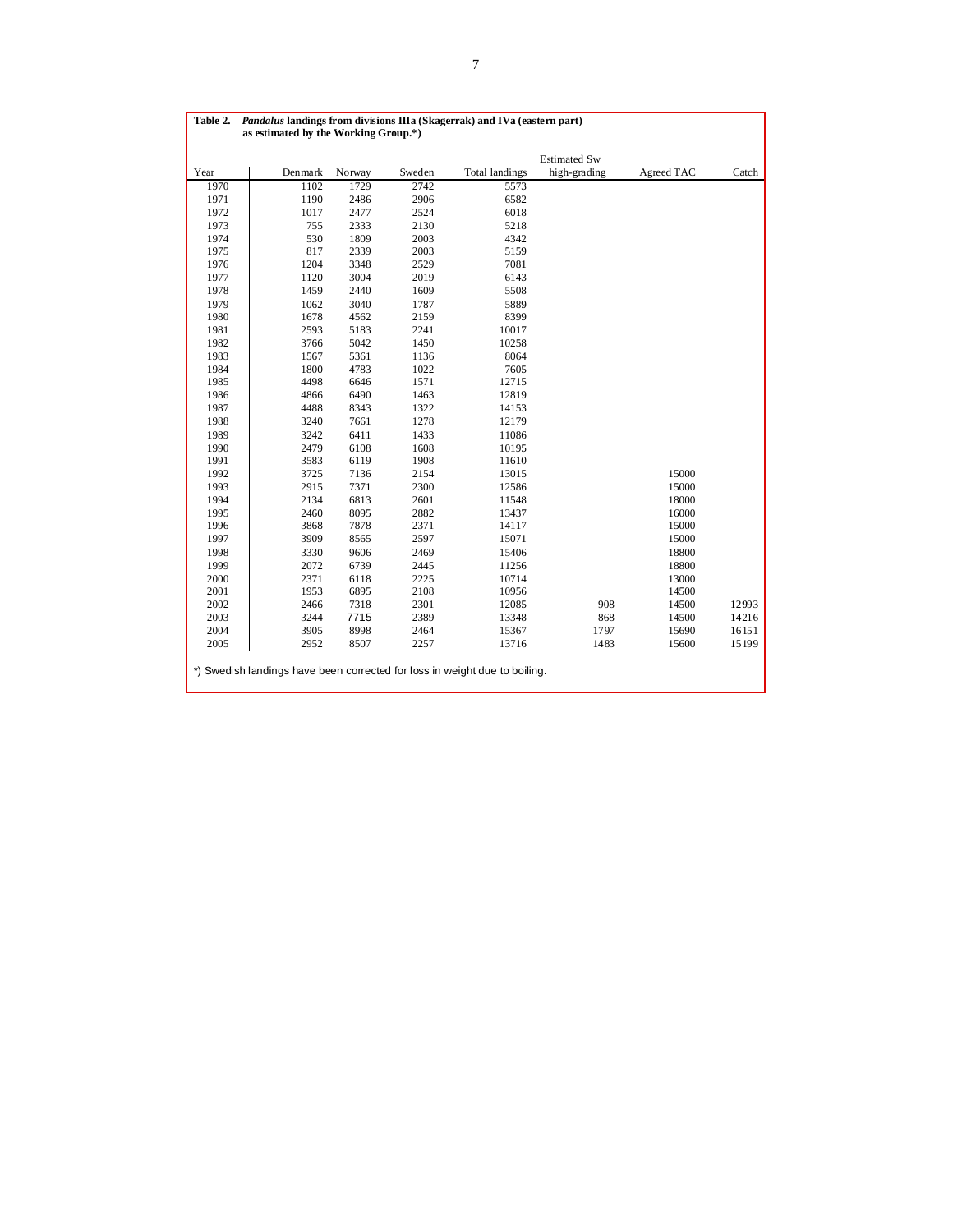|      | Table 3. National LPUE and total effort. |        |                                               | Pandalus division IIIa and IVa east |               |          |             |        |
|------|------------------------------------------|--------|-----------------------------------------------|-------------------------------------|---------------|----------|-------------|--------|
|      | <b>Denmark</b>                           |        | <b>Denmark</b><br>(Effort converted to hours) |                                     | <b>Norway</b> |          | Sweden      |        |
| Year | <b>LPUE</b>                              | effort | <b>LPUE</b><br>effort                         |                                     | <b>LPUE</b>   | effort   | <b>LPUE</b> | effort |
|      | kg/day                                   | days   | kg/hr                                         | Khrs                                |               | Khrs     | kg/hr       | Khrs   |
| 1984 | 452                                      | 3869   | 21.3                                          | 84.6                                | no data       | $\Omega$ | 25          | 40     |
| 1985 | 743                                      | 6053   | 34.0                                          | 132.4                               | no data       | $\Omega$ | 32          | 49     |
| 1986 | 556                                      | 8700   | 25.6                                          | 190.3                               | 36            | 179      | 30          | 49     |
| 1987 | 499                                      | 9212   | 22.3                                          | 201.5                               | 36            | 230      | 23          | 57     |
| 1988 | 432                                      | 7104   | 20.9                                          | 155.4                               | 31            | 251      | 22          | 57     |
| 1989 | 441                                      | 7143   | 20.7                                          | 156.2                               | 23            | 273      | 23          | 63     |
| 1990 | 591                                      | 4195   | 27.0                                          | 91.8                                | 26            | 232      | 26          | 58     |
| 1991 | 645                                      | 5555   | 29.5                                          | 121.5                               | 30            | 206      | 31          | 61     |
| 1992 | 641                                      | 5811   | 29.3                                          | 127.1                               | 35            | 204      | 27          | 80     |
| 1993 | 571                                      | 5068   | 26.3                                          | 110.9                               | 31            | 243      | 25          | 91     |
| 1994 | 677                                      | 3146   | 31.0                                          | 68.8                                | 31            | 218      | 33          | 82     |
| 1995 | 801                                      | 3072   | 36.6                                          | 67.2                                | 35            | 255      | 39          | 76     |
| 1996 | 860                                      | 4466   | 39.6                                          | 97.7                                | 37            | 214      | 32          | 74     |
| 1997 | 1034                                     | 3770   | 47.4                                          | 82.5                                | 42            | 212      | 33          | 78     |
| 1998 | 1023                                     | 3256   | 46.8                                          | 71.2                                | 44            | 219      | 34          | 73     |
| 1999 | 833                                      | 2501   | 37.9                                          | 54.7                                | 32            | 219      | 34          | 72     |
| 2000 | 870                                      | 2713   | 40.0                                          | 59.3                                | 31            | 195      | 30          | 75     |
| 2001 | 840                                      | 2314   | 38.6                                          | 50.6                                | 32            | 217      | 29          | 74     |
| 2002 | 1069                                     | 2306   | 48.9                                          | 50.4                                | 39            | 186      | 35          | 65     |
| 2003 | 1073                                     | 3013   | 49.2                                          | 65.9                                | 46            | 166      | 33          | 72     |
| 2004 | 1393                                     | 2788   | 64.0                                          | 61.0                                | 57            | 159      | 33          | 74     |
| 2005 | 1135                                     | 2604   | 51.8                                          | 57.0                                | 49            | 172      | 30          | 68     |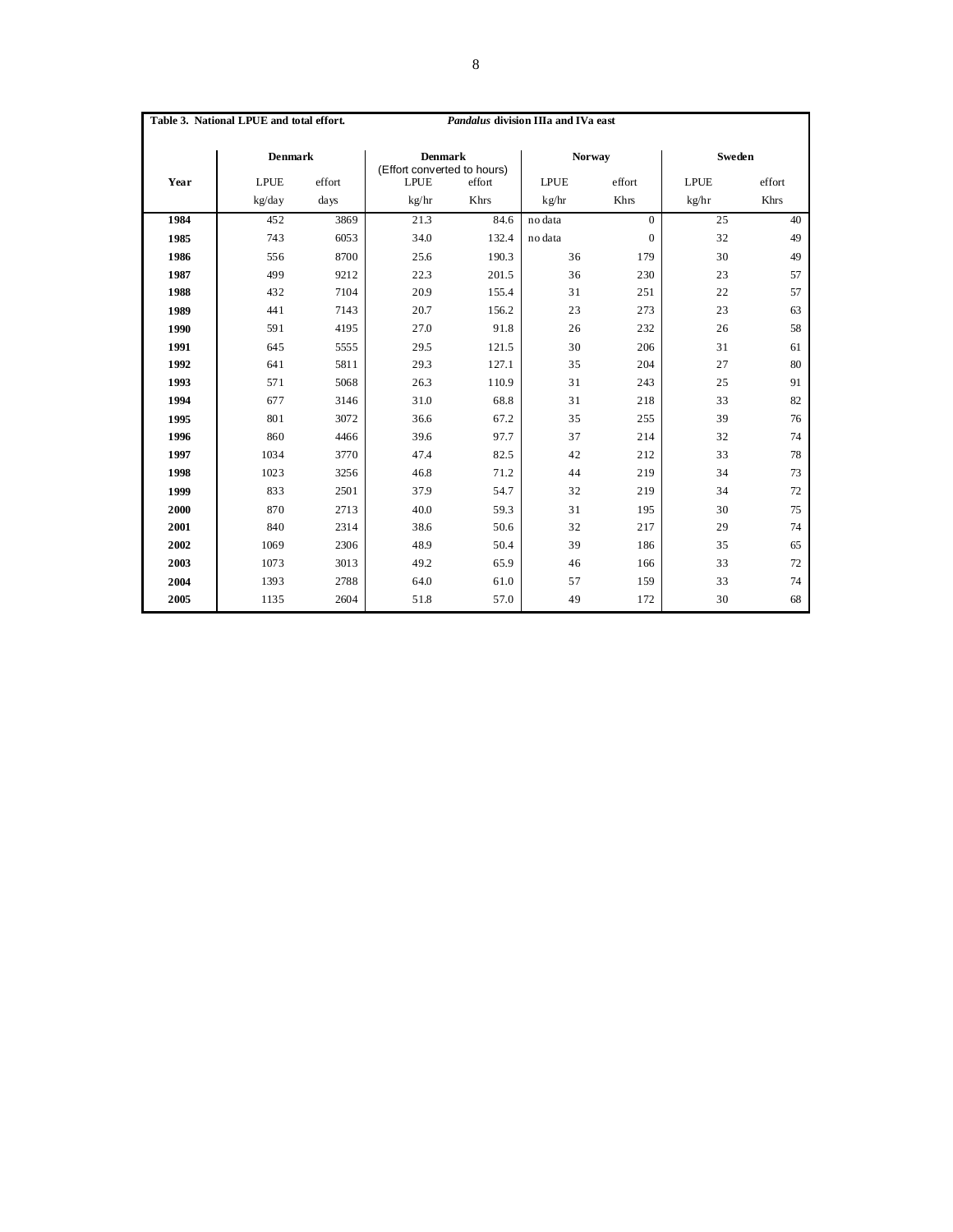| Table 4. Total international LPUE and effort in IIIa & IVa |                                        |        |  |  |  |  |  |  |  |  |
|------------------------------------------------------------|----------------------------------------|--------|--|--|--|--|--|--|--|--|
|                                                            | east as estimated by the Working Group |        |  |  |  |  |  |  |  |  |
| Year                                                       | <b>LPUE</b>                            | effort |  |  |  |  |  |  |  |  |
|                                                            | kg/hr                                  | Khrs   |  |  |  |  |  |  |  |  |
| 1984                                                       | 22.5                                   | 339    |  |  |  |  |  |  |  |  |
| 1985                                                       | 33.4                                   | 380    |  |  |  |  |  |  |  |  |
| 1986                                                       | 34.7                                   | 369    |  |  |  |  |  |  |  |  |
| 1987                                                       | 32.8                                   | 432    |  |  |  |  |  |  |  |  |
| 1988                                                       | 30.0                                   | 406    |  |  |  |  |  |  |  |  |
| 1989                                                       | 25.8                                   | 429    |  |  |  |  |  |  |  |  |
| 1990                                                       | 31.5                                   | 324    |  |  |  |  |  |  |  |  |
| 1991                                                       | 35.4                                   | 328    |  |  |  |  |  |  |  |  |
| 1992                                                       | 39.3                                   | 331    |  |  |  |  |  |  |  |  |
| 1993                                                       | 35.6                                   | 354    |  |  |  |  |  |  |  |  |
| 1994                                                       | 40.3                                   | 287    |  |  |  |  |  |  |  |  |
| 1995                                                       | 41.7                                   | 322    |  |  |  |  |  |  |  |  |
| 1996                                                       | 45.3                                   | 312    |  |  |  |  |  |  |  |  |
| 1997                                                       | 51.2                                   | 294    |  |  |  |  |  |  |  |  |
| 1998                                                       | 53.1                                   | 290    |  |  |  |  |  |  |  |  |
| 1999                                                       | 41.1                                   | 274    |  |  |  |  |  |  |  |  |
| 2000                                                       | 42.1                                   | 254    |  |  |  |  |  |  |  |  |
| 2001                                                       | 40.9                                   | 268    |  |  |  |  |  |  |  |  |
| 2002                                                       | 51.1                                   | 236    |  |  |  |  |  |  |  |  |
| 2003                                                       | 57.6                                   | 232    |  |  |  |  |  |  |  |  |
| 2004                                                       | 69.9                                   | 220    |  |  |  |  |  |  |  |  |
| 2005                                                       | 59.9                                   | 229    |  |  |  |  |  |  |  |  |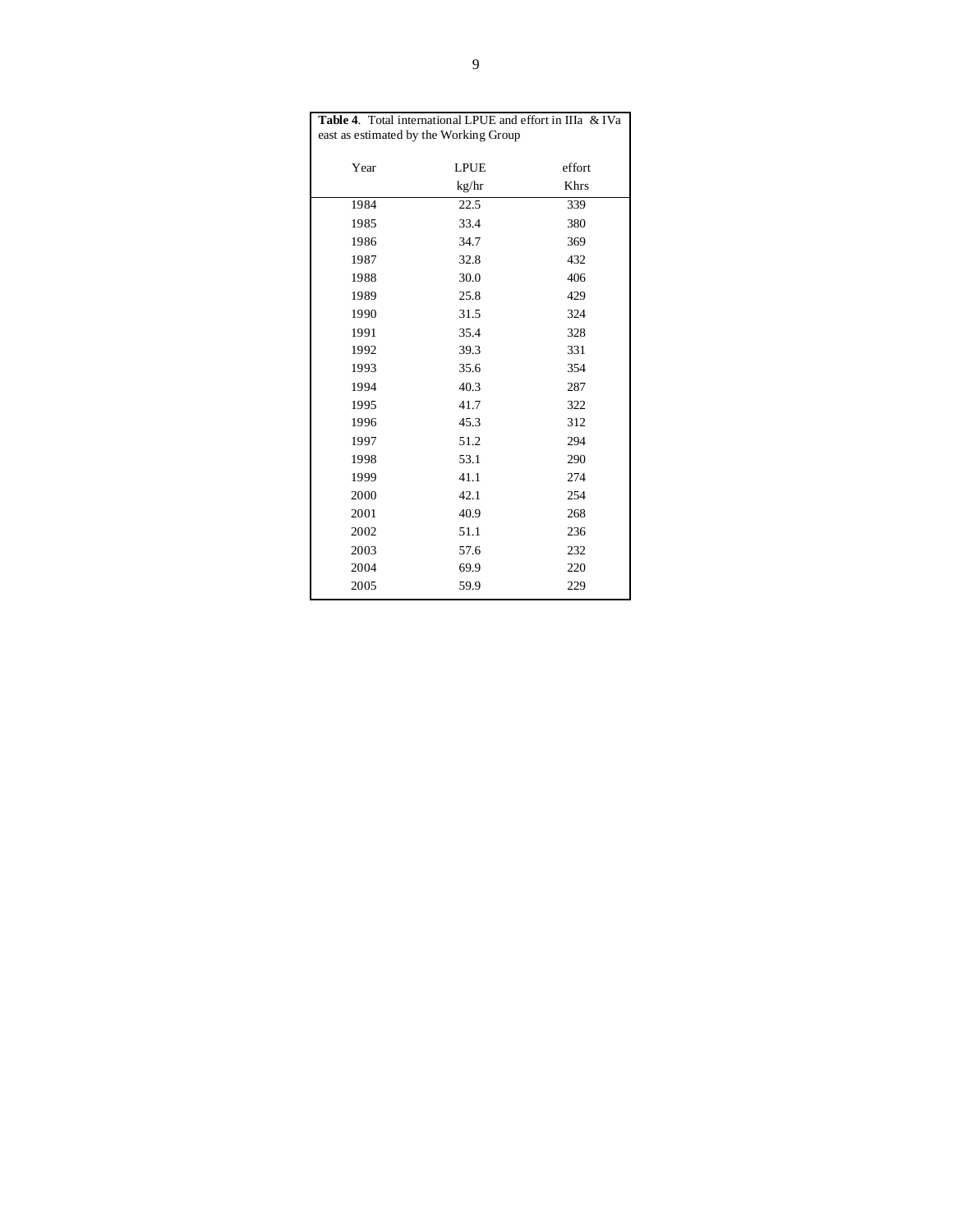# **Table 5. Sampling of Pandalus in IVaE and IIIa 2005**

| <b>Denmark</b> |               |         | <b>Numbers</b> |                |  |
|----------------|---------------|---------|----------------|----------------|--|
| <b>Ouarter</b> | Landing (ton) | samples | Weight (kg)    | measured-sexed |  |
|                | 852           |         | 6.1            | 1502           |  |
| $\overline{c}$ | 788           | 6       | 7.5            | 1737           |  |
| 3              | 711           | 3       | 4.5            | 1005           |  |
| $\overline{4}$ | 601           |         | 5.6            | 1169           |  |
| Total          | 2952          | 18      | 23.6           | 5413           |  |

| <b>Norway</b> |               | $N$ :0   |             |                |  |  |  |  |  |
|---------------|---------------|----------|-------------|----------------|--|--|--|--|--|
| Ouarter       | Landing (ton) | samples  | Weight (kg) | measured-sexed |  |  |  |  |  |
|               | 2392          | 8        | 13.5        | 2480           |  |  |  |  |  |
| 2             | 2355          | 4        | 6.6         | 1213           |  |  |  |  |  |
| 3             | 2332          | $\theta$ | 0.0         | $\theta$       |  |  |  |  |  |
| 4             | 1427          | 3        | 4.7         | 1087           |  |  |  |  |  |
| Total         | 8506          | 15       | 24.8        | 4780           |  |  |  |  |  |

| Sweden         |               | N:o     |             |                |  |  |  |  |  |
|----------------|---------------|---------|-------------|----------------|--|--|--|--|--|
| <b>Ouarter</b> | Landing (ton) | samples | Weight (kg) | measured-sexed |  |  |  |  |  |
|                | 479           |         | 24          | 3648           |  |  |  |  |  |
| 2              | 629           |         | 20          | 3560           |  |  |  |  |  |
| 3              | 521           | 4       | 14          | 2167           |  |  |  |  |  |
| 4              | 628           |         | 22          | 3674           |  |  |  |  |  |
| Total          | 2257          | 25      | 79.6        | 13049          |  |  |  |  |  |

| <b>Total</b>   |               | N:      |             | <b>Numbers</b> | Sampling per 1000 ton landed |                |  |  |
|----------------|---------------|---------|-------------|----------------|------------------------------|----------------|--|--|
| <b>Ouarter</b> | Landing (ton) | samples | Weight (kg) | measured-sexed | Weight                       | <b>Numbers</b> |  |  |
|                | 3723          | 20      | 43.5        | 7630           | 11.7                         | 2049.2         |  |  |
| 2              | 3772          | 17      | 34.3        | 6510           | 9.1                          | 1725.9         |  |  |
| 3              | 3564          |         | 18.1        | 3172           | 5.1                          | 890.0          |  |  |
| $\overline{4}$ | 2656          | 14      | 32.2        | 5930           | 12.1                         | 2232.7         |  |  |
| Total          | 13715         | 58.0    | 128.0       | 23242          | 9.3                          | 1694.6         |  |  |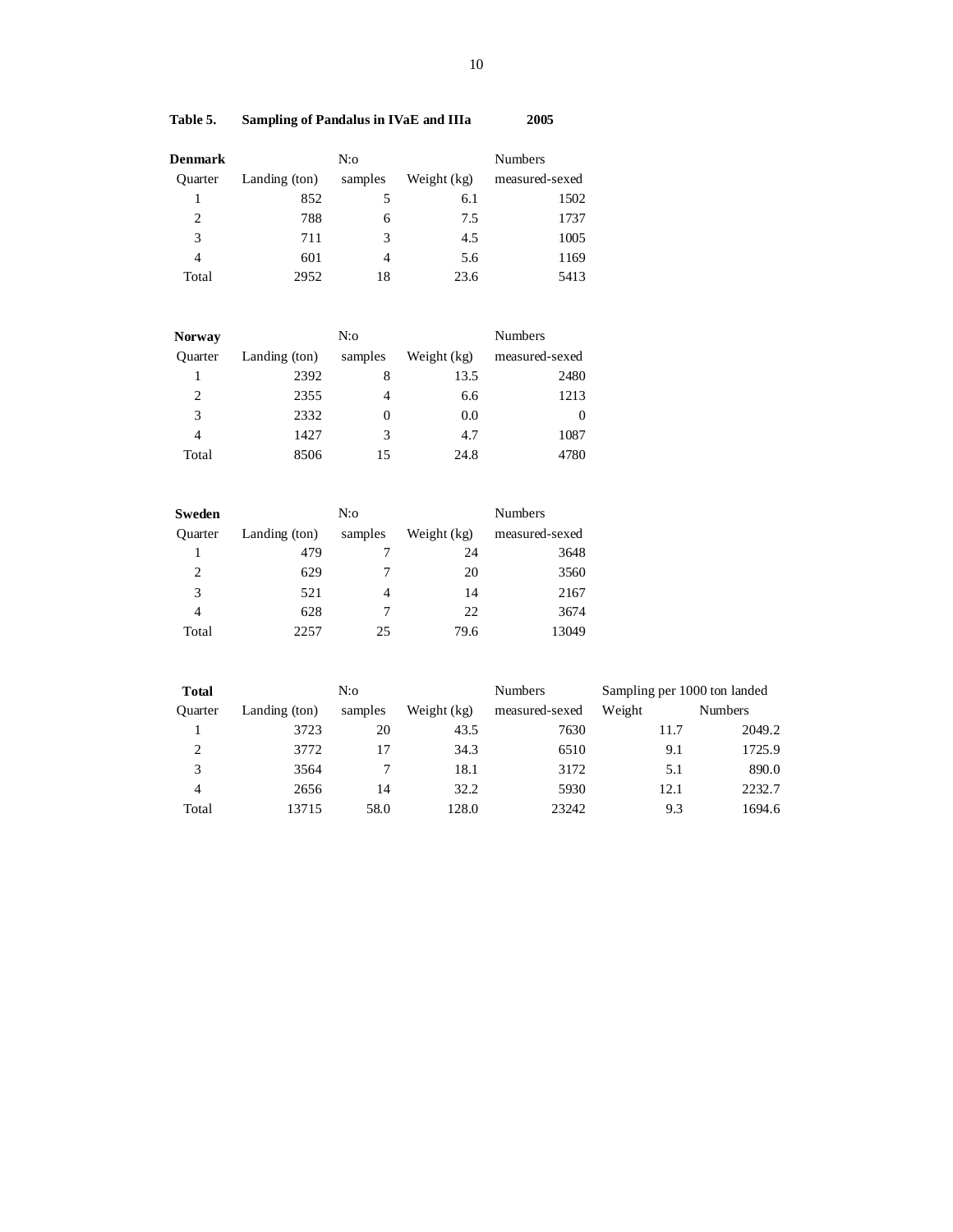| Table 6. Catch in numbers at age. Pandalus in division IIIa and IVa east. |        |        |        |        |        |        |        |        |        |        |        |
|---------------------------------------------------------------------------|--------|--------|--------|--------|--------|--------|--------|--------|--------|--------|--------|
|                                                                           |        |        |        |        |        |        |        |        |        |        |        |
| Numbers $*10**-6$                                                         |        |        |        |        |        |        |        |        |        |        |        |
| <b>YEAR</b>                                                               | 1985   | 1986   | 1987   | 1988   | 1989   | 1990   | 1991   | 1992   | 1993   | 1994   | 1995   |
|                                                                           |        |        |        |        |        |        |        |        |        |        |        |
| AGE                                                                       |        |        |        |        |        |        |        |        |        |        |        |
| $\mathbf{0}$                                                              | 17.7   | 7.4    | 2.7    | 14.1   | 31.3   | 0.0    | 3.9    | 25.5   | 27.2   | 0.7    | 2.7    |
| $\mathbf{1}$                                                              | 1200.8 | 1146.4 | 1260.5 | 1086.6 | 2083.6 | 2250.1 | 1231.8 | 1071.4 | 1889.6 | 671.9  | 646    |
| $\mathfrak{2}$                                                            | 1305.4 | 1029.7 | 1205.6 | 923.9  | 385.5  | 910.8  | 1035.8 | 1289.2 | 803.8  | 1380.4 | 970.5  |
| 3                                                                         | 187.9  | 482.7  | 390.2  | 300.2  | 173.8  | 121.1  | 326.7  | 569.1  | 262.7  | 143.0  | 851.5  |
| $+gp$                                                                     | 52.3   | 25.1   | 203.2  | 146.7  | 13.6   | 31.3   | 25.6   | 57.5   | 15.5   | 30.5   | 41.9   |
| <b>TOTALNUM</b>                                                           | 2764.1 | 2691.3 | 3062.1 | 2471.5 | 2687.9 | 3313.3 | 2623.8 | 3012.7 | 2998.7 | 2226.4 | 2512.5 |
| <b>TONSLAND</b>                                                           | 13273  | 13233  | 14876  | 12929  | 12193  | 11421  | 12107  | 13556  | 13475  | 11761  | 13713  |
| SOPCOF%                                                                   | 89     | 97     | 105    | 102    | 106    | 88     | 97     | 88     | 93     | 95     | 87     |
|                                                                           |        |        |        |        |        |        |        |        |        |        |        |
|                                                                           |        |        |        |        |        |        |        |        |        |        |        |
| <b>YEAR</b>                                                               | 1996   | 1997   | 1998   | 1999   | 2000   | 2001   | 2002   | 2003   | 2004   | 2005   |        |
|                                                                           |        |        |        |        |        |        |        |        |        |        |        |
| AGE                                                                       |        |        |        |        |        |        |        |        |        |        |        |
| $\boldsymbol{0}$                                                          | 61.1   | 19.7   | 12.7   | 4.6    | 88.1   | 0.0    | 3.9    | 2.4    | 5.7    | 13.6   |        |
| 1                                                                         | 1211.6 | 2175.6 | 903.4  | 1436.1 | 1270.7 | 1308.0 | 922.3  | 668.7  | 1062.9 | 795.0  |        |
| $\overline{c}$                                                            | 991.4  | 1181.9 | 1597.9 | 720.1  | 836.3  | 826.2  | 858.4  | 1466.5 | 1251.4 | 1148.7 |        |
| 3                                                                         | 454.6  | 295.6  | 468.1  | 318.3  | 199.3  | 382.5  | 581.8  | 283.8  | 477.6  | 416.3  |        |
| $+gp$                                                                     | 69.5   | 29.8   | 48.2   | 43.3   | 39.2   | 80.8   | 101.8  | 0.0    | 50.4   | 0.0    |        |
| <b>TOTALNUM</b>                                                           | 2788.2 | 3702.6 | 3030.2 | 2522.4 | 2433.5 | 2597.5 | 2468.3 | 2421.4 | 2847.9 | 2373.7 |        |
| <b>TONSLAND</b>                                                           | 14436  | 16110  | 15753  | 11895  | 11401  | 11657  | 12339  | 13338  | 15815  | 13715  |        |
| SOPCOF%                                                                   | 99     | 84     | 90     | 99     | 97     | 81     | 88     | 99     | 104    | 109    |        |

|                | Table 7. Mean weight at age in catches. <i>Pandalus</i> division IIIa and IVa east. |        |        |        |        |        |        |        |        |        |        |
|----------------|-------------------------------------------------------------------------------------|--------|--------|--------|--------|--------|--------|--------|--------|--------|--------|
|                |                                                                                     |        |        |        |        |        |        |        |        |        |        |
|                | Catch weights at age (kg)                                                           |        |        |        |        |        |        |        |        |        |        |
| <b>YEAR</b>    | 1985                                                                                | 1986   | 1987   | 1988   | 1989   | 1990   | 1991   | 1992   | 1993   | 1994   | 1995   |
| AGE            |                                                                                     |        |        |        |        |        |        |        |        |        |        |
| $\theta$       | 0.0009                                                                              | 0.0012 | 0.0009 | 0.0009 | 0.0011 | 0.0009 | 0.0015 | 0.0010 | 0.0009 | 0.0009 | 0.0009 |
| 1              | 0.0032                                                                              | 0.0032 | 0.0024 | 0.0030 | 0.0034 | 0.0030 | 0.0033 | 0.0035 | 0.0035 | 0.0034 | 0.0033 |
| 2              | 0.0064                                                                              | 0.0054 | 0.0048 | 0.0054 | 0.0065 | 0.0053 | 0.0053 | 0.0052 | 0.0067 | 0.0060 | 0.0057 |
| 3              | 0.0104                                                                              | 0.0083 | 0.0077 | 0.0090 | 0.0099 | 0.0083 | 0.0079 | 0.0078 | 0.0088 | 0.0093 | 0.0089 |
| $+gp$          | 0.0134                                                                              | 0.0140 | 0.0114 | 0.0117 | 0.0133 | 0.0106 | 0.0122 | 0.0095 | 0.0109 | 0.0117 | 0.0116 |
|                |                                                                                     |        |        |        |        |        |        |        |        |        |        |
| <b>YEAR</b>    | 1996                                                                                | 1997   | 1998   | 1999   | 2000   | 2001   | 2002   | 2003   | 2004   | 2005   |        |
| AGE            |                                                                                     |        |        |        |        |        |        |        |        |        |        |
| $\theta$       | 0.0007                                                                              | 0.0009 | 0.0007 | 0.0007 | 0.0007 | 0.0006 | 0.0008 | 0.0014 | 0.0017 | 0.0014 |        |
| 1              | 0.0037                                                                              | 0.0031 | 0.0033 | 0.0033 | 0.0032 | 0.0031 | 0.0036 | 0.0035 | 0.0037 | 0.0038 |        |
| $\overline{c}$ | 0.0067                                                                              | 0.0061 | 0.0055 | 0.0063 | 0.0063 | 0.0056 | 0.0054 | 0.0060 | 0.0061 | 0.0059 |        |
| 3              | 0.0094                                                                              | 0.0094 | 0.0087 | 0.0088 | 0.0103 | 0.0086 | 0.0083 | 0.0082 | 0.0077 | 0.0092 |        |
| $+gp$          | 0.0138                                                                              | 0.0119 | 0.0133 | 0.0112 | 0.0139 | 0.0117 | 0.0113 | 0.0121 | 0.0107 | 0.0113 |        |
|                |                                                                                     |        |        |        |        |        |        |        |        |        |        |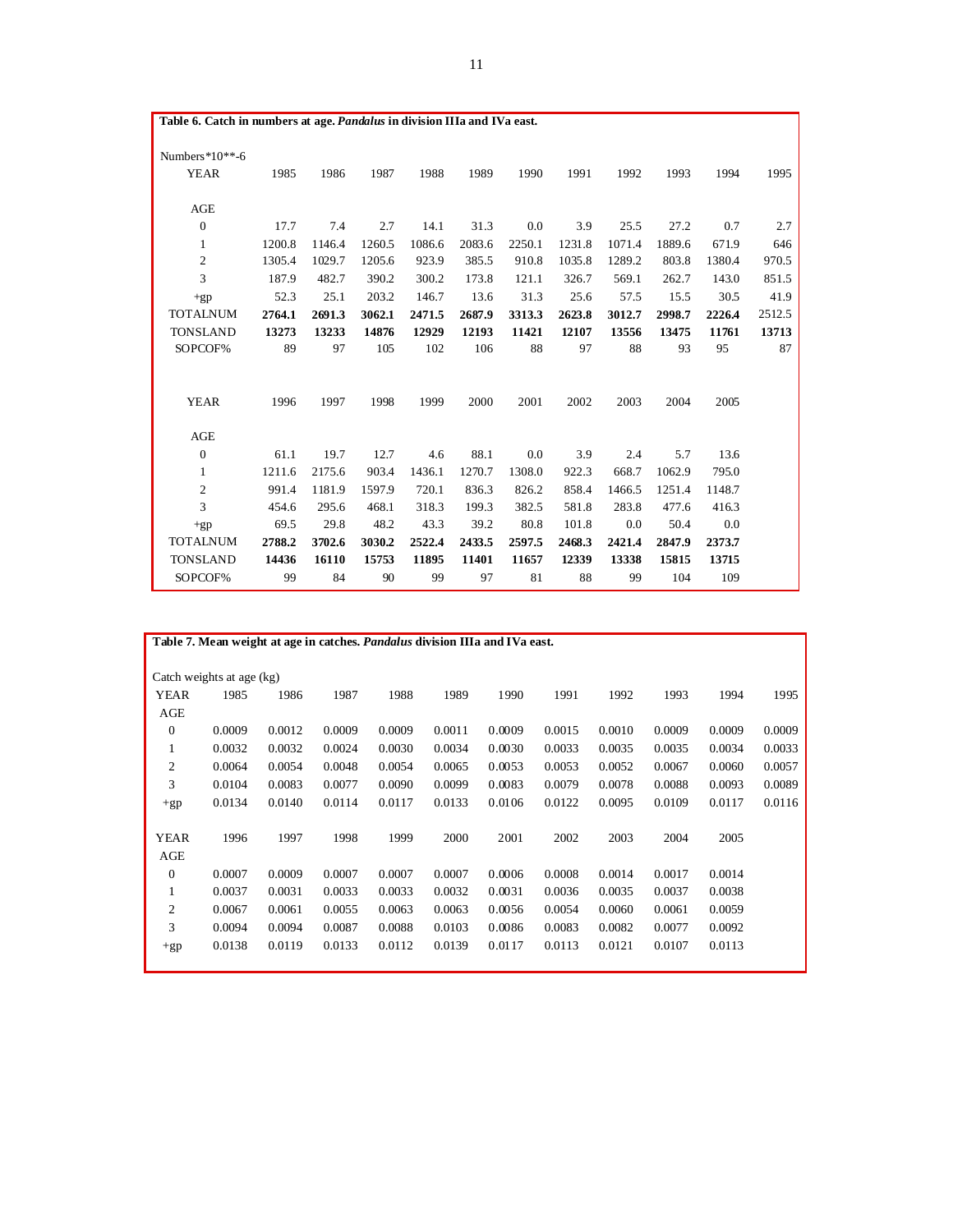**Table 8. By-catch, 2003-2005 in the Pandalus fisheries in the North Sea & Skagerrak A: E:**

| м.                        |        |            |        |                         |        |            |                                    |       |                  |                         |            |  |
|---------------------------|--------|------------|--------|-------------------------|--------|------------|------------------------------------|-------|------------------|-------------------------|------------|--|
| Skagerrak, Sub-div. IIIA. |        |            |        | Danish log book records |        |            | Norwegian Deeps, Sub-div. IVA East |       |                  | Danish log book records |            |  |
|                           | 2003   |            | 2004   |                         | 2005   |            |                                    | 2003  |                  | 2004                    |            |  |
| Species:                  | Total  | % of total | Total  | % of total              | Total  | % of total | Species:                           | Total | % of total       | Total                   | % of total |  |
|                           |        | catch      |        | catch                   |        | catch      |                                    |       | catch            |                         | catch      |  |
| <b>Blue Whiting</b>       | 0.0    | 0.0        | 0.0    | 0.0                     | 50.0   | 1.6        | <b>Blue Whiting</b>                | 0.4   | 0.0              | 0.1                     | 0.0        |  |
| Norway lobster            | 31.8   | 1.0        | 13.9   | 0.4                     | 13.4   | 0.4        | Norway lobster                     | 9.5   | 1.2              | 28.7                    | 2.5        |  |
| Pandalus                  | 2612.1 | 83.0       | 3044.3 | 84.7                    | 2516.8 | 80.8       | <b>Pandalus</b>                    | 631.7 | 81.5             | 860.4                   | 75.1       |  |
| Angler fish               | 6.7    | 0.2        | 7.3    | 0.2                     | 7.3    | 0.2        | Angler fish                        | 14.6  | 1.9 <sub>1</sub> | 42.2                    | 3.7        |  |
| Whiting                   | 1.1    | 0.0        | 0.2    | 0.0                     | 0.2    | 0.0        | Whiting                            | 1.8   | 0.2              | 2.2                     | 0.2        |  |
| Haddock                   | 81.0   | 2.6        | 36.7   | 1.0                     | 13.2   | 0.4        | Haddock                            | 7.1   | 0.9              | 6.4                     | 0.6        |  |
| Hake                      | 5.0    | 0.2        | 4.0    | 0.1                     | 5.9    | 0.2        | Hake                               | 2.6   | 0.3              | 2.6                     | 0.2        |  |
| Ling                      | 1.0    | 0.0        | 1.2    | 0.0                     | 1.0    | 0.0        | Ling                               | 4.4   | 0.6              | 7.7                     | 0.7        |  |
| Saithe                    | 214.3  | 6.8        | 263.2  | 7.3                     | 278.6  | 8.9        | Saithe                             | 59.6  | 7.7              | 137.7                   | 12.0       |  |
| Witch flounder            | 43.6   | 1.4        | 50.1   | 1.4                     | 56.9   | 1.8        | Witch flounder                     | 2.8   | 0.4              | 5.3                     | 0.5        |  |
| Norway pout               | 0.0    | 0.0        | 0.0    | 0.0                     | 0.0    | 0.0        | Norway pout                        | 1.7   | 0.2              | 0.2                     | 0.0        |  |
| Cod                       | 89.1   | 2.8        | 113.2  | 3.1                     | 118.7  | 3.8        | Cod                                | 29.1  | 3.8              | 42.3                    | 3.7        |  |
| Other market fish         | 62.2   | 2.0        | 61.3   | 1.7                     | 52.2   | 1.7        | Other market fish                  | 9.5   | 1.2              | 10.1                    | 0.9        |  |
| Cod as % of shrimp:       |        | 3.4        |        | 3.7                     |        | 4.7        | Cod as % of shrimp:                |       | 4.6              |                         | 4.9        |  |
|                           |        |            |        |                         |        |            |                                    |       |                  |                         |            |  |

| Skagerrak, Sub-div. IIIA. |        |            |        | Danish log book records |        |            | Norwegian Deeps, Sub-div. IVA East |       |                  | Danish log book records |                 |       |            |
|---------------------------|--------|------------|--------|-------------------------|--------|------------|------------------------------------|-------|------------------|-------------------------|-----------------|-------|------------|
|                           | 2003   |            | 2004   |                         | 2005   |            |                                    | 2003  |                  | 2004                    |                 | 2005  |            |
| Species:                  | Total  | % of total | Total  | % of total              | Total  | % of total | Species:                           | Total | % of total       | Total                   | % of total      | Total | % of total |
|                           |        | catch      |        | catch                   |        | catch      |                                    |       | catch            |                         | catch           |       | catch      |
| <b>Blue Whiting</b>       | 0.0    | 0.0        | 0.0    | 0.0                     | 50.0   | 1.6        | <b>Blue Whiting</b>                | 0.4   | 0.0              | 0.1                     | 0.0             | 45.0  | 6.3        |
| Norway lobster            | 31.8   | 1.0        | 13.9   | 0.4                     | 13.4   | 0.4        | Norway lobster                     | 9.5   | 1.2 <sub>1</sub> | 28.7                    | 2.5             | 5.7   | 0.8        |
| Pandalus                  | 2612.1 | 83.0       | 3044.3 | 84.7                    | 2516.8 | 80.8       | <b>Pandalus</b>                    | 631.7 | 81.5             | 860.4                   | 75.1            | 455.9 | 64.0       |
| Angler fish               | 6.7    | 0.2        | 7.3    | 0.2                     | 7.3    | 0.2        | Angler fish                        | 14.6  | 1.9              | 42.2                    | 3.7             | 16.4  | 2.3        |
| Whiting                   | 1.1    | 0.0        | 0.2    | 0.0                     | 0.2    | 0.0        | Whitina                            | 1.8   | 0.2              | 2.2                     | 0.2             | 0.6   | 0.1        |
| Haddock                   | 81.0   | 2.6        | 36.7   | 1.0                     | 13.2   | 0.4        | Haddock                            | 7.1   | 0.9              | 6.4                     | 0.6             | 2.8   | 0.4        |
| Hake                      | 5.0    | 0.2        | 4.0    | 0.1                     | 5.9    | 0.2        | Hake                               | 2.6   | 0.3              | 2.6                     | 0.2             | 5.2   | 0.7        |
| Ling                      | 1.0    | 0.0        | 1.2    | 0.0                     | 1.0    | 0.0        | Ling                               | 4.4   | 0.6              | 7.7                     | 0.7             | 7.1   | 1.0        |
| Saithe                    | 214.3  | 6.8        | 263.2  | 7.3                     | 278.6  | 8.9        | Saithe                             | 59.6  | 7.7              | 137.7                   | 12 <sub>c</sub> | 133.5 | 18.7       |
| Witch flounder            | 43.6   | 1.4        | 50.1   | 1.4                     | 56.9   | 1.8        | Witch flounder                     | 2.8   | 0.4              | 5.3                     | 0.5             | 2.0   | 0.3        |
| Norway pout               | 0.0    | 0.0        | 0.0    | 0.0                     | 0.0    | 0.0        | Norway pout                        | 1.7   | 0.2              | 0.2                     | 0.0             | 0.0   | 0.0        |
| Cod                       | 89.1   | 2.8        | 113.2  | 3.1                     | 118.7  | 3.8        | Cod                                | 29.1  | 3.8              | 42.3                    | 3.7             | 28.6  | 4.0        |
| Other market fish         | 62.2   | 2.0        | 61.3   | 1.7                     | 52.2   | 1.7        | Other market fish                  | 9.5   | 1.2              | 10.1                    | 0.9             | 9.4   |            |
| Cod as % of shrimp:       |        | 3.4        |        | 3.7                     |        | 4.7        | Cod as % of shrimp:                |       | 4.6              |                         | 4.9             |       | 6.3        |
|                           |        |            |        |                         |        |            |                                    |       |                  |                         |                 |       |            |

| IB:                       |        |            |        |                          |        |            |                     | F:                                 |            |        |                           |        |            |
|---------------------------|--------|------------|--------|--------------------------|--------|------------|---------------------|------------------------------------|------------|--------|---------------------------|--------|------------|
| Skagerrak, Sub-div. IIIA. |        |            |        | Swedish log book records |        |            |                     | Norwegian Deeps, Sub-div. IVA East |            |        | Norwegian logbook records |        |            |
|                           | 2003   |            | 2004   |                          | 2005   |            |                     | 2003*                              |            | 2004   |                           | 2005   |            |
| Species:                  | Total  | % of total | Total  | % of total               | Total  | % of total | Species:            | Total                              | % of total | Total  | % of total                | Total  | % of total |
|                           |        | catch      |        | catch                    |        | catch      |                     |                                    | catch      |        | catch                     |        | catch      |
| <b>Blue Whiting</b>       | 16.0   | 0.8        | 14.6   | 0.7                      | 0.1    | 0.0        | <b>Blue Whiting</b> | 0.0                                | 0.0        | 0.0    | 0.0                       | 0.0    | 0.0        |
| Norway lobster            | 10.1   | 0.5        | 5.9    | 0.3                      | 7.7    | 0.4        | Norway lobster      | 15.0                               | 0.3        | 12.8   | 0.3                       | 12.0   | 0.3        |
| Pandalus                  | 1769.8 | 85.9       | 1754.4 | 80.0                     | 1478.8 | 81.2       | <b>Pandalus</b>     | 3927.0                             | 85.6       | 4360.5 | 85.6                      | 4087.5 | 87.1       |
| Angler fish               | 2.6    | 0.1        | 2.6    | 0.1                      | 5.4    | 0.3        | Angler fish         | 135.0                              | 2.9        | 152.5  | 3.0                       | 117.7  | 2.5        |
| Whiting                   | 3.5    | 0.2        | 2.8    | 0.1                      | 3.7    | 0.2        | Whiting             | 11.0                               | 0.2        | 4.4    | 0.1                       | 2.3    | 0.0        |
| Haddock                   | 18.4   | 0.9        | 13.8   | 0.6                      | 10.3   | 0.6        | Haddock             | 0.0                                | 0.0        | 47.6   | 0.9                       | 42.2   | 0.9        |
| Hake                      | 1.6    | 0.1        | 4.8    | 0.2                      | 4.9    | 0.3        | Hake                | 13.0                               | 0.3        | 24.9   | 0.5                       | 19.5   | 0.4        |
| Ling                      | 1.2    | 0.1        | 1.9    | 0.1                      | 3.2    | 0.2        | Ling                | 34.0                               | 0.7        | 40.7   | 0.8                       | 35.6   | 0.8        |
| Saithe                    | 144.5  | 7.0        | 270.5  | 12.3                     | 167.4  | 9.2        | Saithe              | 164.0                              | 3.6        | 237.9  | 4.7                       | 193.6  | 4.1        |
| Witch flounder            | 39.8   | 1.9        | 51.1   | 2.3                      | 44.4   | 2.4        | Witch flounder      | 5.0                                | 0.1        | 4.3    | 0.1                       | 2.8    | 0.1        |
| Norway pout               | 0.0    | 0.0        | 0.0    | 0.0                      | 0.0    | 0.0        | Norway pout         | 0.0                                | 0.0        | 0.0    | 0.0                       | 0.0    | 0.0        |
| Cod                       | 34.5   | 1.7        | 44.7   | 2.0                      | 83.0   | 4.6        | Cod                 | 125.0                              | 2.7        | 144.3  | 2.8                       | 126.5  | 2.7        |
| Other market fish         | 17.4   | 0.9        | 25.4   | 1.2                      | 11.4   | 0.6        | Other market fish   | 158.0                              | 3.4        | 63.5   | 1.2                       | 52.7   | 1.1        |
| Cod as % of shrimp:       |        | 3.2        |        | 1.9                      |        | 5.6        | Cod as % of shrimp: |                                    | 3.2        |        | 3.3                       |        | 3.1        |
|                           |        |            |        |                          |        |            |                     |                                    |            |        |                           |        |            |
|                           |        |            |        |                          |        |            |                     |                                    |            |        |                           |        |            |

|                           |       |            |       |                                         |       |            | G:                           |       |            |                         |              |  |
|---------------------------|-------|------------|-------|-----------------------------------------|-------|------------|------------------------------|-------|------------|-------------------------|--------------|--|
| Skagerrak, Sub-div. IIIA. |       |            |       | Swedish log book records (sorting grid) |       |            | Fladen Ground, Sub div. IVA. |       |            | Danish log book records |              |  |
|                           | 2003  |            | 2004  |                                         | 2005  |            |                              | 2003  |            | 2004                    |              |  |
| Species:                  | Total | % of total | Total | % of total                              | Total | % of total | Species:                     | Total | % of total | Total                   | % of total   |  |
|                           |       | catch      |       | catch                                   |       | catch      |                              |       | catch      |                         | catch        |  |
| <b>Blue Whiting</b>       | 0.0   | 0.0        | 0.0   | 0.0                                     | 0.0   | 0.0        | <b>Blue Whiting</b>          | 0.0   | 0.0        | 0.0                     | 0.0          |  |
| Norway lobster            | 0.4   | 0.2        | 0.9   | 0.3                                     | 1.4   | 0.3        | Norway lobster               | 21.7  | 1.9        | 0.9                     | 3.1          |  |
| Pandalus                  | 232.7 | 98.5       | 274.3 | 98.3                                    | 417.5 | 98.9       | <b>Pandalus</b>              | 999.1 | 85.6       | 23.3                    | 77.0         |  |
| Angler fish               | 0.0   | 0.0        | 0.0   | 0.0                                     | 0.0   | 0.0        | Angler fish                  | 19.8  | 1.7        | 1.5                     | 5.0          |  |
| Whitina                   | 0.1   | 0.0        | 0.0   | 0.0                                     | 0.0   | 0.0        | Whiting                      | 0.6   | 0.0        | 0.0                     | 0.0          |  |
| Haddock                   | 0.4   | 0.2        | 0.2   | 0.1                                     | 0.1   | 0.0        | Haddock                      | 28.4  | 2.4        | 0.4                     | 1.2          |  |
| Hake                      | 0.0   | 0.0        | 0.0   | 0.0                                     | 0.0   | 0.0        | Hake                         | 0.1   | 0.0        | 0.0                     | 0.0          |  |
| Ling                      | 0.0   | 0.0        | 0.0   | 0.0                                     | 0.0   | 0.0        | Ling                         | 0.2   | 0.0        | 0.0                     | 0.0          |  |
| Saithe                    | 2.0   | 0.8        | 2.5   | 0.9                                     | 1.3   | 0.3        | Saithe                       | 42.9  | 3.7        | 4.3                     | 14.2         |  |
| Witch flounder            | 0.2   | 0.1        | 0.3   | 0.1                                     | 0.2   | 0.0        | Witch flounder               | 1.7   | 0.1        | 0.0                     | 0.0          |  |
| Norway pout               | 0.0   | 0.0        | 0.0   | 0.0                                     | 0.0   | 0.0        | Norway pout                  | 0.0   | 0.0        | 0.0                     | 0.0          |  |
| Cod                       | 0.2   | 0.1        | 0.8   | 0.3                                     | 1.7   | 0.4        | Cod                          | 47.4  | 4.1        | 2.5                     | 8.2          |  |
| Other market fish         | 0.2   | 0.1        | 0.0   | 0.0                                     | 0.0   | 0.0        | Other market fish            | 5.7   | 0.5        | 0.5                     | $.6^{\circ}$ |  |
| Cod as % of shrimp:       |       | 0.0        |       | 0.1                                     |       | 0.4        | Cod as % of shrimp:          |       | 4.7        |                         | 10.6         |  |
|                           |       |            |       |                                         |       |            |                              |       |            |                         |              |  |

| Witch flounder            | 39.8  | 1.9        | 51.1  | 2.3                                     | 44.4  | 2.4        | Witch flounder                     | 5.0   | 0.1        | 4.3                     | 0.1        | 2.8   |            |
|---------------------------|-------|------------|-------|-----------------------------------------|-------|------------|------------------------------------|-------|------------|-------------------------|------------|-------|------------|
| Norway pout               | 0.0   | 0.0        | 0.0   | 0.0                                     | 0.0   | 0.0        | Norway pout                        | 0.0   | 0.0        | 0.0                     | 0.0        | 0.0   |            |
| Cod                       | 34.5  | 1.7        | 44.7  | 2.0                                     | 83.0  | 4.6        | Cod                                | 125.0 | 2.7        | 144.3                   | 2.8        | 126.5 |            |
| Other market fish         | 17.4  | 0.9        | 25.4  | 1.2                                     | 11.4  | 0.6        | Other market fish                  | 158.0 | 3.4        | 63.5                    | 1.2        | 52.7  |            |
| Cod as % of shrimp:       |       | 3.2        |       | 1.9                                     |       | 5.6        | Cod as % of shrimp:                |       | 3.2        |                         | 3.3        |       |            |
| Skagerrak, Sub-div. IIIA. |       |            |       | Swedish log book records (sorting grid) |       |            | G:<br>Fladen Ground, Sub div. IVA. |       |            | Danish log book records |            |       |            |
|                           | 2003  |            | 2004  |                                         | 2005  |            |                                    | 2003  |            | 2004                    |            | 2005  |            |
| Species:                  | Total | % of total | Total | % of total                              | Total | % of total | Species:                           | Total | % of total | Total                   | % of total | Total | % of total |
|                           |       | catch      |       | catch                                   |       | catch      |                                    |       | catch      |                         | catch      |       | catch      |
| <b>Blue Whiting</b>       | 0.0   | 0.0        | 0.0   | 0.0                                     | 0.0   | 0.0        | <b>Blue Whiting</b>                | 0.0   | 0.0        | 0.0                     | 0.0        |       |            |
| Norway lobster            | 0.4   | 0.2        | 0.9   | 0.3                                     | 1.4   | 0.3        | Norway lobster                     | 21.7  | 1.9        | 0.9                     | 3.1        |       |            |
| Pandalus                  | 232.7 | 98.5       | 274.3 | 98.3                                    | 417.5 | 98.9       | <b>Pandalus</b>                    | 999.1 | 85.6       | 23.3                    | 77.0       |       |            |
| Angler fish               | 0.0   | 0.0        | 0.0   | 0.0                                     | 0.0   | 0.0        | Angler fish                        | 19.8  | 1.7        | 1.5                     | 5.0        |       |            |
| Whiting                   | 0.1   | 0.0        | 0.0   | 0.0                                     | 0.0   | 0.0        | Whiting                            | 0.6   | 0.0        | 0.0                     | 0.0        |       |            |
| Haddock                   | 0.4   | 0.2        | 0.2   | 0.1                                     | 0.1   | 0.0        | Haddock                            | 28.4  | 2.4        | 0.4                     | 1.2        |       |            |
| Hake                      | 0.0   | 0.0        | 0.0   | 0.0                                     | 0.0   | 0.0        | Hake                               | 0.1   | 0.0        | 0.0                     | 0.0        |       |            |
| Ling                      | 0.0   | 0.0        | 0.0   | 0.0                                     | 0.0   | 0.0        | Ling                               | 0.2   | 0.0        | 0.0                     | 0.0        |       |            |
| Saithe                    | 2.0   | 0.8        | 2.5   | 0.9                                     | 1.3   | 0.3        | Saithe                             | 42.9  | 3.7        | 4.3                     | 14.2       |       |            |
| Witch flounder            | 0.2   | 0.11       | 0.3   | 0.1                                     | 0.2   | 0.0        | Witch flounder                     | 1.7   | 0.1        | 0.0                     | 0.0        |       |            |

| ID:                       |                           |
|---------------------------|---------------------------|
| Skagerrak, Sub-div, IIIA. | Norwegian logbook records |
|                           |                           |

|                     | 2003*  |            | 2004   |            | 2005   |            |
|---------------------|--------|------------|--------|------------|--------|------------|
| Species:            | Total  | % of total | Total  | % of total | Total  | % of total |
|                     |        | catch      |        | catch      |        | catch      |
| <b>Blue Whiting</b> | 0.0    | 0.0        | 0.0    | 0.0        | 0.0    | 0.0        |
| Norway lobster      | 28.0   | 0.7        | 20.6   | 0.4        | 23.9   | 0.5        |
| Pandalus            | 3700.0 | 86.3       | 4638.0 | 87.8       | 4419.1 | 88.7       |
| Angler fish         | 26.0   | 0.6        | 22.1   | 0.4        | 26.0   | 0.5        |
| Whitina             | 14.0   | 0.3        | 11.2   | 0.2        | 6.6    | 0.1        |
| Haddock             | 0.0    | 0.0        | 66.6   | 1.3        | 39.7   | 0.8        |
| Hake                | 6.0    | 0.1        | 9.2    | 0.2        | 9.6    | 0.2        |
| Ling                | 28.0   | 0.7        | 28.9   | 0.5        | 29.2   | 0.6        |
| Saithe              | 58.0   | 1.4        | 64.8   | 1.2        | 74.5   | 1.5        |
| Witch flounder      | 34.0   | 0.8        | 33.0   | 0.6        | 25.8   | 0.5        |
| Norway pout         | 0.0    | 0.0        | 0.0    | 0.0        | 0.0    | 0.0        |
| Cod                 | 184.0  | 4.3        | 260.9  | 4.9        | 238.2  | 4.8        |
| Other market fish   | 208.0  | 4.9        | 128.1  | 2.4        | 88.2   | 1.8        |
| Cod as % of shrimp: |        | 5.0        |        | 5.0        |        | 5.0        |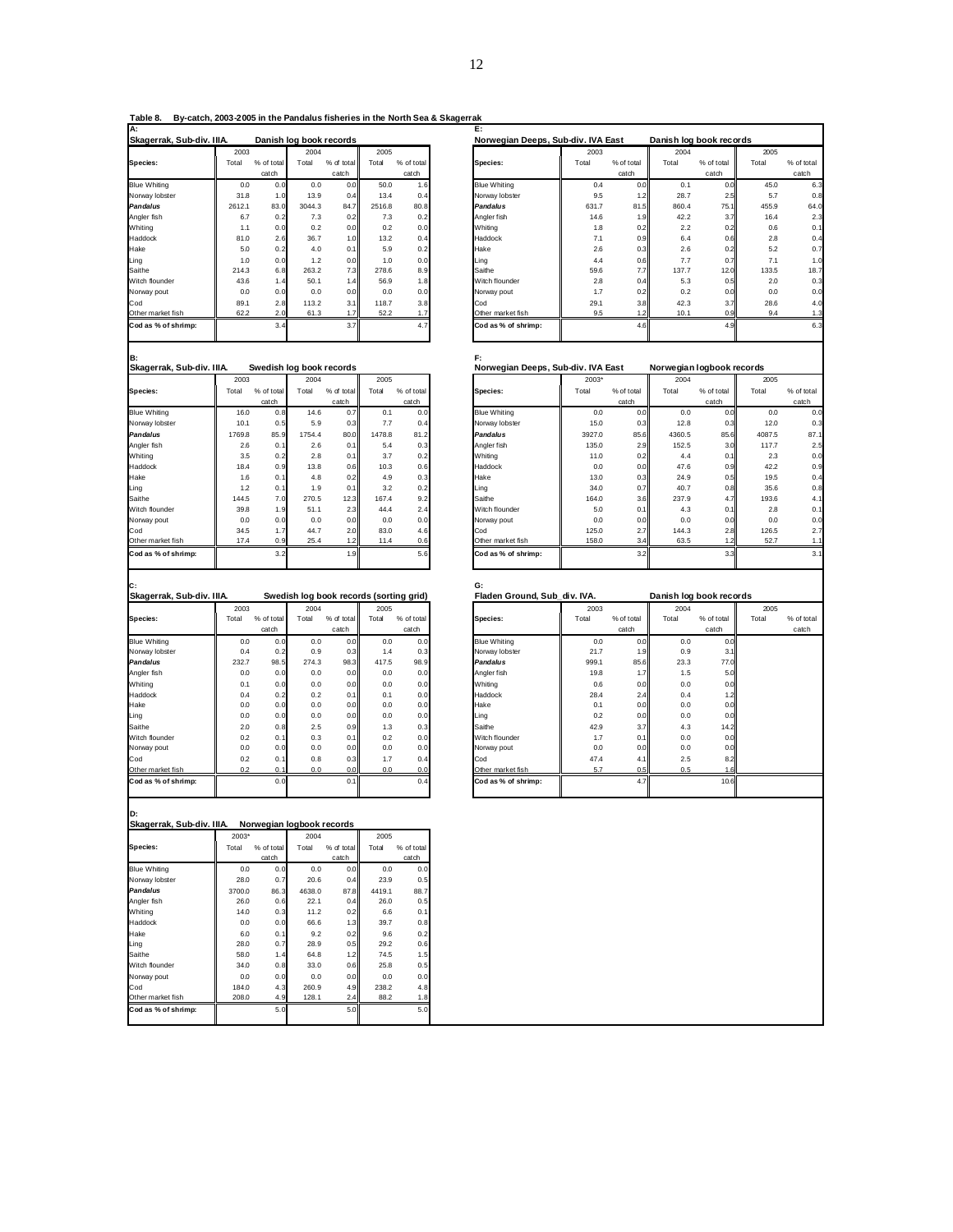| (Division IVa) as estimated by the Working Group |         |                             |                  |                  |       |  |  |  |  |  |  |
|--------------------------------------------------|---------|-----------------------------|------------------|------------------|-------|--|--|--|--|--|--|
| Year                                             | Denmark | Norway                      | Sweden           | UK (Scotland)    | Total |  |  |  |  |  |  |
| 1972                                             | 2204    |                             |                  | 187              | 2391  |  |  |  |  |  |  |
| 1973                                             | 157     |                             |                  | 163              | 320   |  |  |  |  |  |  |
| 1974                                             | 282     |                             |                  | 434              | 716   |  |  |  |  |  |  |
| 1975                                             | 1308    |                             |                  | 525              | 1833  |  |  |  |  |  |  |
| 1976                                             | 1552    |                             |                  | 1937             | 3489  |  |  |  |  |  |  |
| 1977                                             | 425     | 112                         |                  | 1692             | 2229  |  |  |  |  |  |  |
| 1978                                             | 890     | 81                          |                  | 2027             | 2998  |  |  |  |  |  |  |
| 1979                                             | 565     | 44                          |                  | 268              | 877   |  |  |  |  |  |  |
| 1980                                             | 1122    | 76                          |                  | 377              | 1575  |  |  |  |  |  |  |
| 1981                                             | 685     | $\,1\,$                     |                  | 347              | 1033  |  |  |  |  |  |  |
| 1982                                             | 283     |                             |                  | 352              | 635   |  |  |  |  |  |  |
| 1983                                             | 5729    | $\,$ 8 $\,$                 |                  | 1827             | 7564  |  |  |  |  |  |  |
| 1984                                             | 4553    | 13                          |                  | 25               | 4591  |  |  |  |  |  |  |
| 1985                                             | 4188    |                             |                  | 1341             | 5529  |  |  |  |  |  |  |
| 1986                                             | 3416    |                             |                  | 301              | 3717  |  |  |  |  |  |  |
| 1987                                             | 8620    |                             |                  | 686              | 9306  |  |  |  |  |  |  |
| 1988                                             | 1662    | $\mathbf{2}$                |                  | 84               | 1748  |  |  |  |  |  |  |
| 1989                                             | 2495    | 25                          |                  | 547              | 3067  |  |  |  |  |  |  |
| 1990                                             | 1681    | $\mathfrak{Z}$              | $\overline{4}$   | 365              | 2053  |  |  |  |  |  |  |
| 1991                                             | 422     | $3\sqrt{1}$                 |                  | 53               | 506   |  |  |  |  |  |  |
| 1992                                             | 1448    |                             |                  | 116              | 1564  |  |  |  |  |  |  |
| 1993                                             | 1521    | 38                          |                  | 509              | 2068  |  |  |  |  |  |  |
| 1994                                             | 1229    | $\boldsymbol{0}$            |                  | 35               | 1264  |  |  |  |  |  |  |
| 1995                                             | 4659    | 15                          |                  | 1298             | 5972  |  |  |  |  |  |  |
| 1996                                             | 3858    | 32                          |                  | 1893             | 5783  |  |  |  |  |  |  |
| 1997                                             | 3022    | $\overline{9}$              |                  | 365              | 3396  |  |  |  |  |  |  |
| 1998                                             | 2900    | $\ensuremath{\mathfrak{Z}}$ |                  | 1365             | 4268  |  |  |  |  |  |  |
| 1999                                             | 1005    | 9                           |                  | 456              | 1470  |  |  |  |  |  |  |
| 2000                                             | 1482    |                             |                  | 378              | 1860  |  |  |  |  |  |  |
| 2001                                             | 1263    | 18                          |                  | 397              | 1678  |  |  |  |  |  |  |
| 2002                                             | 1147    | $\overline{9}$              |                  | 70               | 1226  |  |  |  |  |  |  |
| 2003                                             | 999     | $\,8\,$                     | $\,1$            |                  | 1008  |  |  |  |  |  |  |
| 2004                                             | 23      | $\boldsymbol{0}$            | $\boldsymbol{0}$ | $\boldsymbol{0}$ | 23    |  |  |  |  |  |  |
| $2005\,$                                         | 10      | $\boldsymbol{0}$            | $\boldsymbol{0}$ | $\boldsymbol{0}$ | 10    |  |  |  |  |  |  |

**Table 9 Landings in tonnes of** *Pandalus* **from the Fladen Ground** (Division IVa) as estimated by the Working Crown in **Calculation**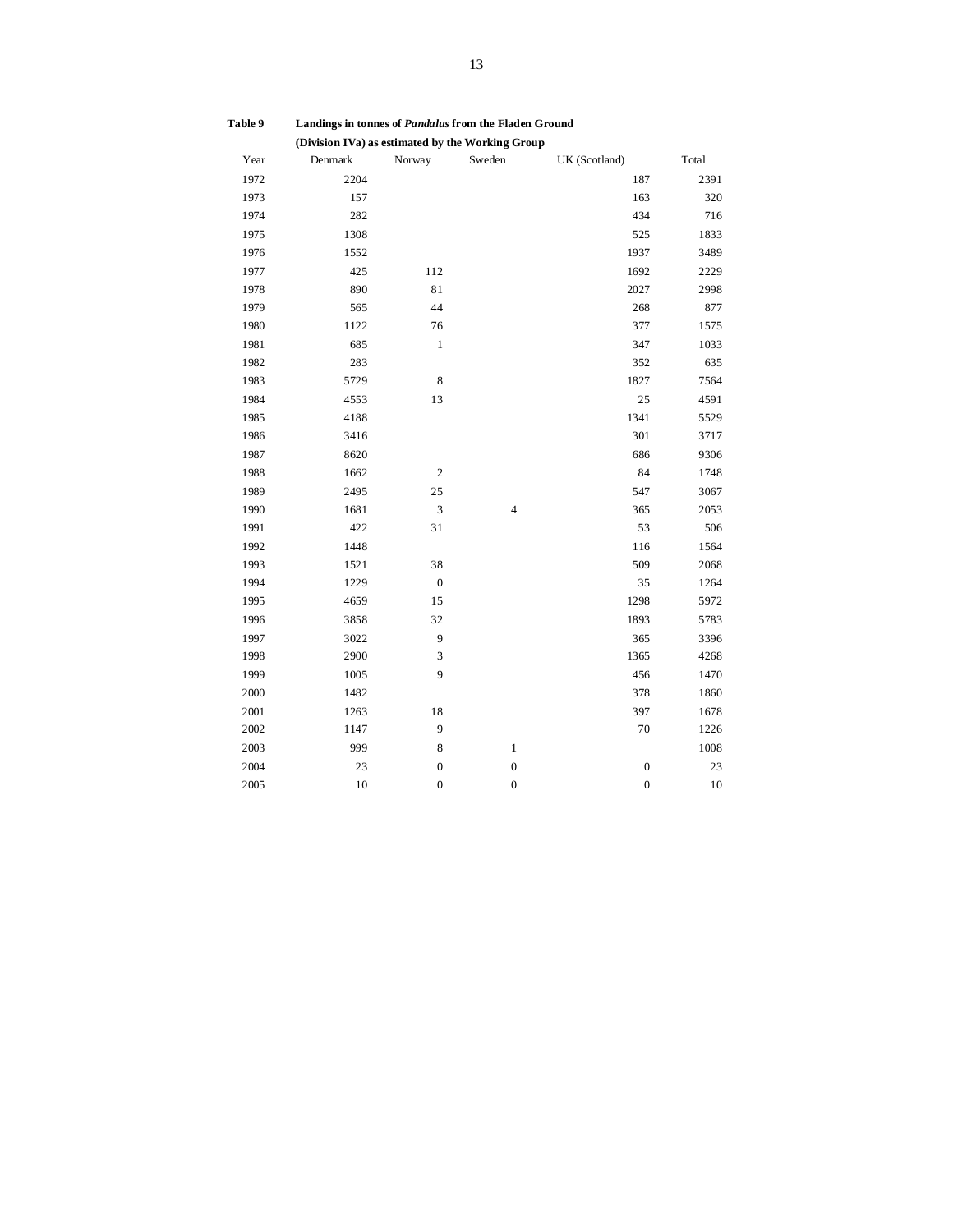| Table 10                              | Pandalus, Fladen Ground. Reported LPUE |                                                |        |             |               |                |  |  |  |  |  |
|---------------------------------------|----------------------------------------|------------------------------------------------|--------|-------------|---------------|----------------|--|--|--|--|--|
|                                       |                                        | (shrimp trawlers), and estimated total effort. |        |             |               |                |  |  |  |  |  |
|                                       |                                        |                                                |        |             |               |                |  |  |  |  |  |
|                                       | Recorded                               | Denmark                                        |        |             | UK (Scotland) |                |  |  |  |  |  |
| Year                                  | <b>LPUE</b>                            | Total effort                                   | effort | <b>LPUE</b> | Total effort  | effort         |  |  |  |  |  |
|                                       | (ton./day)                             | (Days)                                         | Index  | (kg/hour)   | (hours)       | Index          |  |  |  |  |  |
| 1982                                  | 0.96                                   | 295                                            | 0.10   | 74          | 4757          | 0.31           |  |  |  |  |  |
| 1983                                  | 1.18                                   | 4855                                           | 1.61   | 89          | 20528         | 1.32           |  |  |  |  |  |
| 1984                                  | 0.97                                   | 4694                                           | 1.56   | 37          | 676           | 0.04           |  |  |  |  |  |
| 1985                                  | 1.21                                   | 3016                                           | 1.00   | 86          | 15593         | 1.00           |  |  |  |  |  |
| 1986                                  | 0.96                                   | 3558                                           | 1.18   | 71          | 4239          | 0.27           |  |  |  |  |  |
| 1987                                  | 1.24                                   | 5908                                           | 1.96   | 81          | 8469          | 0.54           |  |  |  |  |  |
| 1988                                  | 0.83                                   | 1298                                           | 0.43   | 44          | 1909          | 0.12           |  |  |  |  |  |
| 1989                                  | 0.99                                   | 2463                                           | 0.82   | 65          | 8415          | 0.54           |  |  |  |  |  |
| 1990                                  | 1.28                                   | 1313                                           | 0.44   | 106         | 3493          | 0.22           |  |  |  |  |  |
| 1991                                  | 1.50                                   | 281                                            | 0.09   | 124         | 429           | 0.03           |  |  |  |  |  |
| 1992                                  | 1.44                                   | 1006                                           | 0.33   | 69          | 1685          | 0.11           |  |  |  |  |  |
| 1993                                  | 1.83                                   | 831                                            | 0.28   | 90          | 5656          | 0.36           |  |  |  |  |  |
| 1994                                  | 1.93                                   | 637                                            | 0.21   | 91          | 386           | 0.02           |  |  |  |  |  |
| 1995                                  | 2.00                                   | 2331                                           | 0.77   | 130         | 9949          | 0.64           |  |  |  |  |  |
| 1996                                  | 1.79                                   | 2155                                           | 0.71   | 62          | 30532         | 1.96           |  |  |  |  |  |
| 1997                                  | 2.86                                   | 1078                                           | 0.36   | 202         | 1807          | 0.12           |  |  |  |  |  |
| 1998                                  | 2.20                                   | 1405                                           | 0.47   | 97          | 14145         | 0.91           |  |  |  |  |  |
| 1999                                  | 1.62                                   | 606                                            | 0.20   | 107         | 4263          | 0.27           |  |  |  |  |  |
| 2000                                  | 1.79                                   | 830                                            | 0.28   | 121         | 3128          | 0.20           |  |  |  |  |  |
| 2001                                  | 2.20                                   | 577                                            | 0.19   | $**$        |               |                |  |  |  |  |  |
| 2002                                  | 1.62                                   | 711                                            | 0.24   | **)         |               |                |  |  |  |  |  |
| 2003                                  | 1.70                                   | 598                                            | 0.20   | **)         |               | $\overline{a}$ |  |  |  |  |  |
| 2004                                  | 0.92                                   | 27                                             | 0.01   | $^{**}$     |               | 0.01           |  |  |  |  |  |
| 2005                                  |                                        |                                                |        |             |               |                |  |  |  |  |  |
| *) average weighted by total landings |                                        |                                                |        |             |               |                |  |  |  |  |  |
| **) No directed shrimp fishery        |                                        |                                                |        |             |               |                |  |  |  |  |  |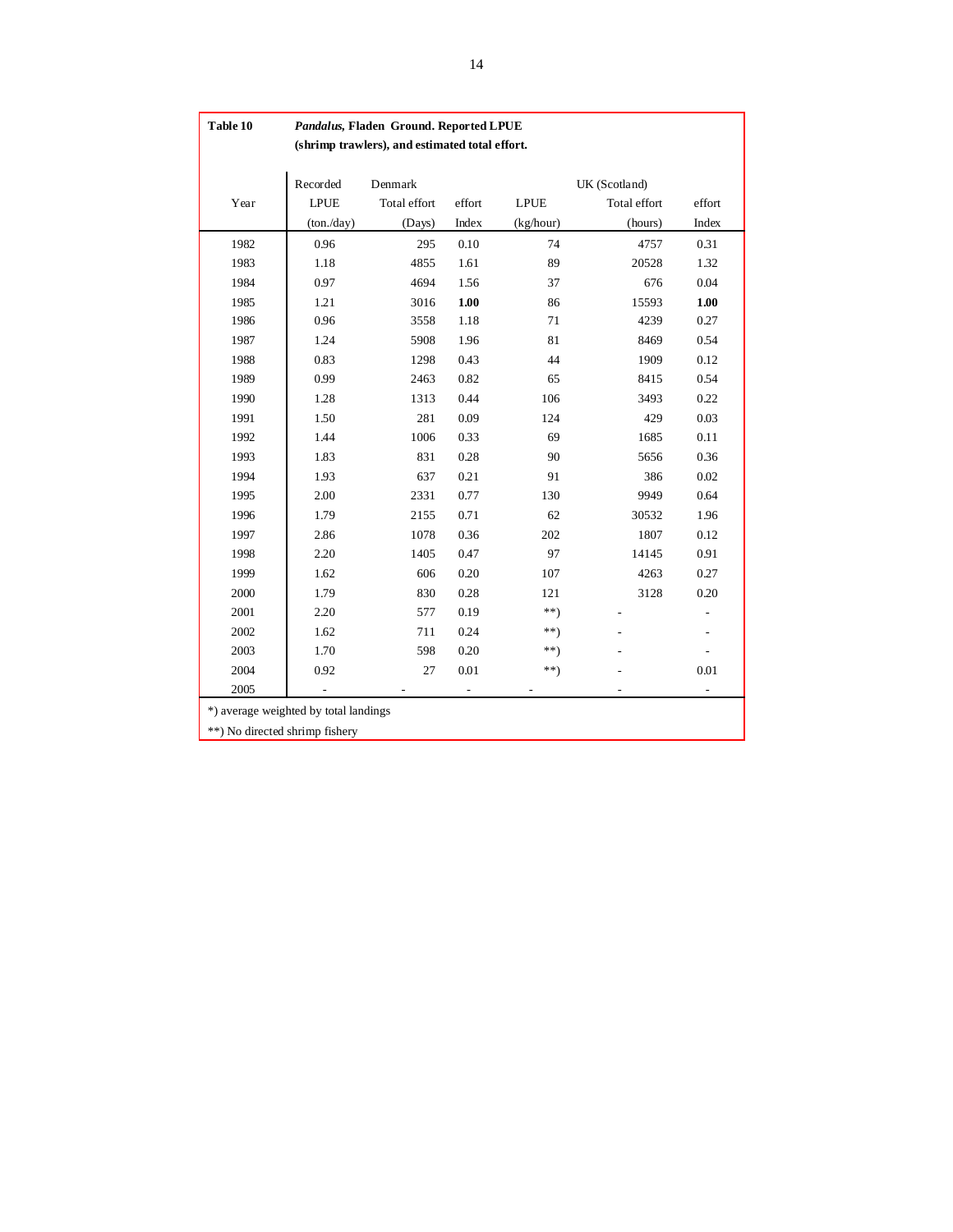

Fig. 1. The distribution of the *Pandalus* stocks in the North Sea area as defined by the ICES squares.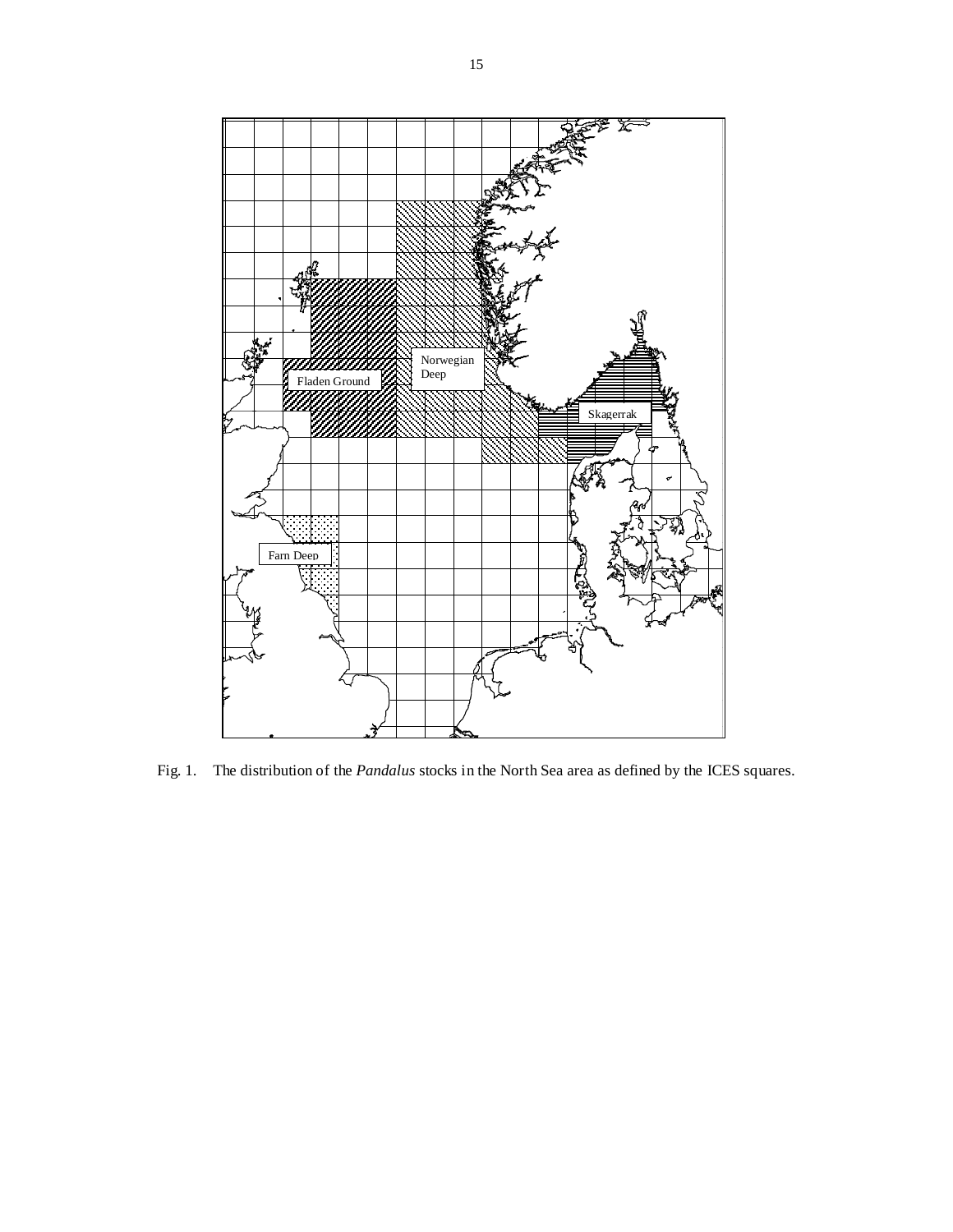

Fig. 2. Comparison of Danish, Norwegian and Swedish LPUEs, see text.



Fig. 3. Swedish *Pandalus* logbook landings per trawl type 1990-2005.



Fig. 4a. Swedish length frequency distribution for 2005 and corresponding Danish length frequency distribution (dotted line) adjusted to Swedish CL >21 mm.